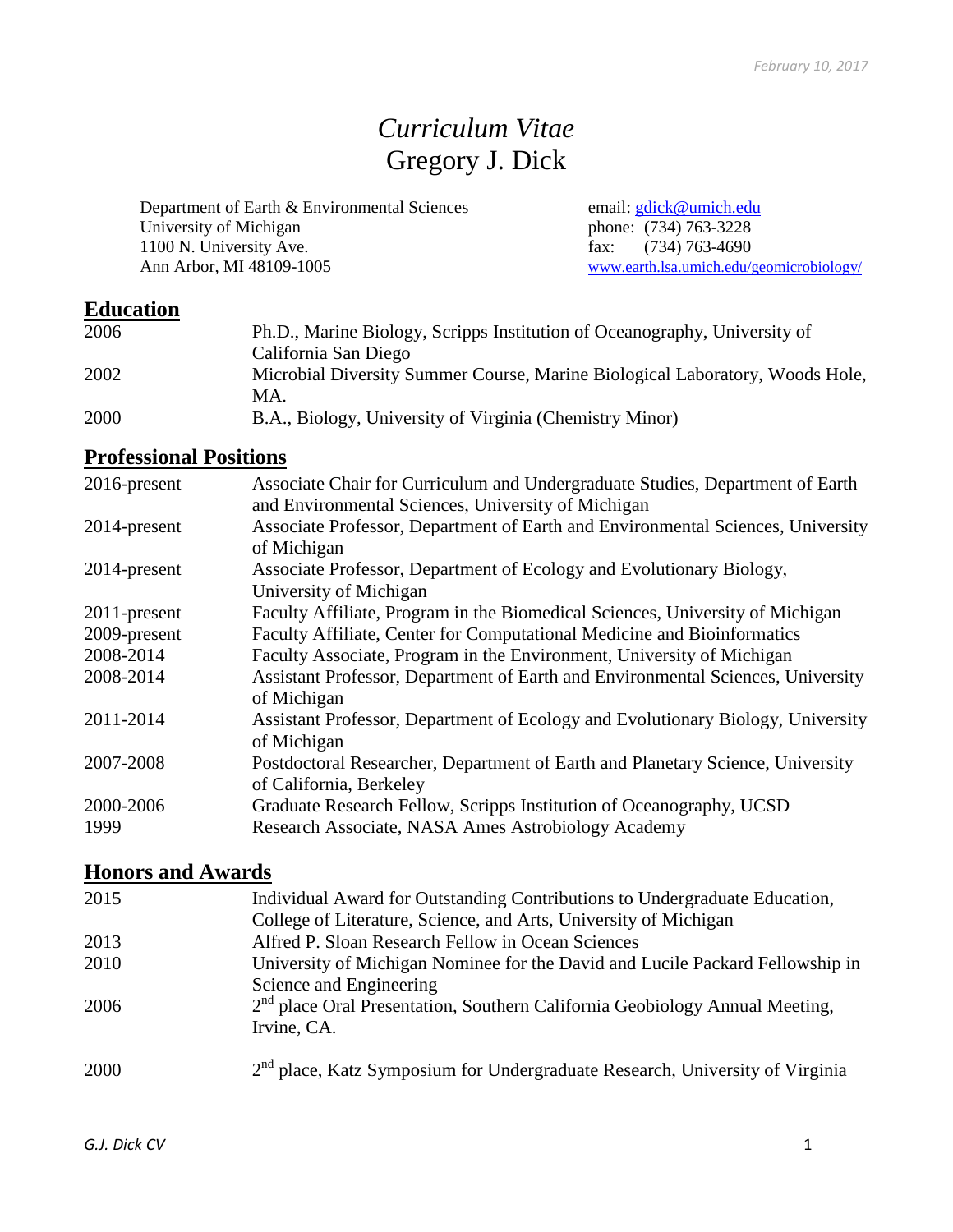## **Publications**

### **Google Scholar:**

| <b>Citation indices</b>              |              |      | All  |      |      |      | <b>Since 2012</b> |            |
|--------------------------------------|--------------|------|------|------|------|------|-------------------|------------|
| <b>Citations</b>                     |              | 2588 |      |      |      |      | 1955              |            |
| h-index                              |              |      | 26   |      |      |      | 24                |            |
| i10-index                            |              |      | 32   |      |      |      | 32                |            |
| Citations per year                   |              |      |      |      |      |      |                   |            |
|                                      |              |      |      |      |      |      |                   | 600<br>450 |
|                                      |              |      |      |      |      |      |                   | 300        |
|                                      |              |      |      |      |      |      |                   | 150        |
| 2005<br>2006<br>2008<br>2007<br>2009 | 2010<br>2011 | 2012 | 2013 | 2014 | 2015 | 2016 | 2017              | 0          |

## **Note that the convention for my field is for the senior author (PI) to be last author**.

underline = group member;  $1 =$  student advisee;  $2 =$  postdoc advisee

*Peer-reviewed papers, reviews, and book chapters*

- 54. Meyer, KA, Davis, TW, Watson, SB, Denef, VJ, Berry, MA & Dick, GJ (2017). Genome sequences of lower Great Lakes Microcystis sp. reveal strain-specific genes that are present and expressed in western Lake Erie blooms. *PLoS One,* submitted.
- 53. Sharrar AM, BE Flood, JV Bailey, DS Jones, B Biddanda, SA Ruberg, DN Marcus, and GJ Dick (2017). Novel large sulfur bacteria in the metagenomes of groundwater-fed chemosynthetic microbial mats in the Lake Huron basin. *Frontiers in Microbiology*, in revision.
- 52. Stadler LB, J Delgado Vela, S Jain, GJ. Dick, and NG Love (2017). Elucidating the impact of microbial community diversity on pharmaceutical biotransformation during wastewater treatment. *Environmental Science and Technology, in 2nd review*.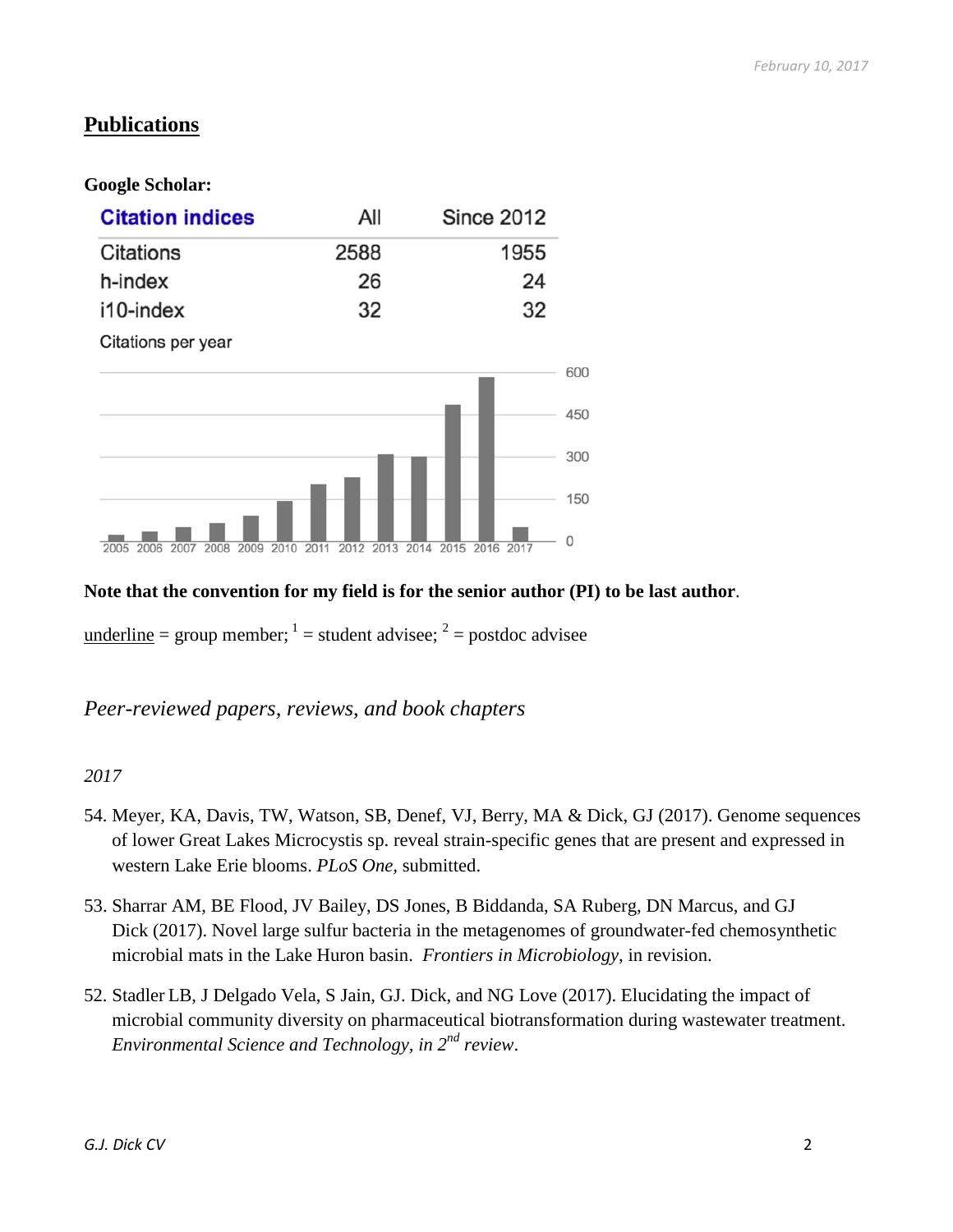- 51. MA Berry, JD White, TW Davis, S Jain, TH Johengen, GJ Dick, O Sarnelle, and VJ Denef (2017). Are oligotypes meaningful ecological and phylogenetic units? A case study of *Microcystis* in freshwater lakes. *Frontiers in Microbiology,* in press.
- 50. Marcus DN, A Pinto, K Anantharaman, SA Ruberg, EL Kramer, L Raskin, GJ Dick (2017). Diverse manganese (II)‐oxidizing bacteria are prevalent in drinking water systems. *Environmental Microbiology Reports*, in press.
- 49. Berry, M, RM Cory, TW Davis, MB Duhaime, TJ Johengen, GW Kling, JA Marino, PA Den Uyl, D Gossiaux, GJ Dick, and VJ Denef (2017). Cyanobacterial harmful algal blooms are a biological disturbance to western Lake Erie bacterial communities. *Environmental Microbiology*, in press.
- 48. Snider, MJ, BA Biddanda, SL Grim<sup>1</sup>, and GJ Dick. Versatile photophysiology of compositionally similar cyanobacterial mat communities inhabiting submerged sinkholes of Lake Huron. *Aquatic Microbial Ecology,* in press.
- 47. Kinsman-Costello, LE<sup>2</sup>, CS Sheik<sup>2</sup>, ND Sheldon, GA Burton, D Costello, <u>DN Marcus, P Den Uyl</u>, and G.J. Dick (2017). Groundwater shapes sediment biogeochemistry and microbial diversity in a submerged sinkhole. *Geobiology* in press. DOI: 10.1111/gbi.12215

- 46. Grim, SL, and GJ Dick (2016). Photosynthetic Versatility in the Genome of *Geitlerinema* sp. PCC 9228 (Formerly *Oscillatoria limnetica* 'Solar Lake'), a Model Anoxygenic Photosynthetic Cyanobacterium. *Frontiers in Microbiology* 7: 1546.
- 45. Den Uyl, P, LL Richardson, S Jain, and GJ Dick (2016). Unraveling the physiological roles of *Geitlerinema* sp. BBD and other Black Band Disease community members through genomic analysis of a mixed culture. *PLoS ONE* 11: e0157953.
- 44. Li,  $M^2$ , S Jain, and GJ Dick (2016). Genomic and transcriptomic resolution of organic matter utilization among deep-sea bacteria in Guaymas Basin hydrothermal plumes. *Frontiers in Extreme Microbiology* 7: 1125.
- 43. Flood, BP, B Fliss, D Jones, J Bailey, GJ Dick, and S Jain, M Mußmann, and M Winkel (2016). Draft genome of *Thiomargarita nelsonii*, a giant sulfide-oxidizing bacterium from a marine methane seep, assembled from tetranucleotide binning of a metagenome. *Frontiers in Extreme Microbiology* 7: 603. DOI: 10.3389/fmicb.2016.00603.
- 42. Cory RM, TW Davis, GJ Dick, TJ Johengen, VJ Denef, MA Berry, SE Page, SB Watson, K Yuhas, & GW Kling (2016). Seasonal dynamics in dissolved organic matter, hydrogen peroxide, and cyanobacterial blooms in Lake Erie. *Frontiers in Marine Science* 3: 54.
- 41. Lazar, CS, <u>BJ Baker<sup>1</sup>,</u> K Seitz, AS Hyde, <u>GJ Dick</u>, K Hinrichs, and AP Teske (2016).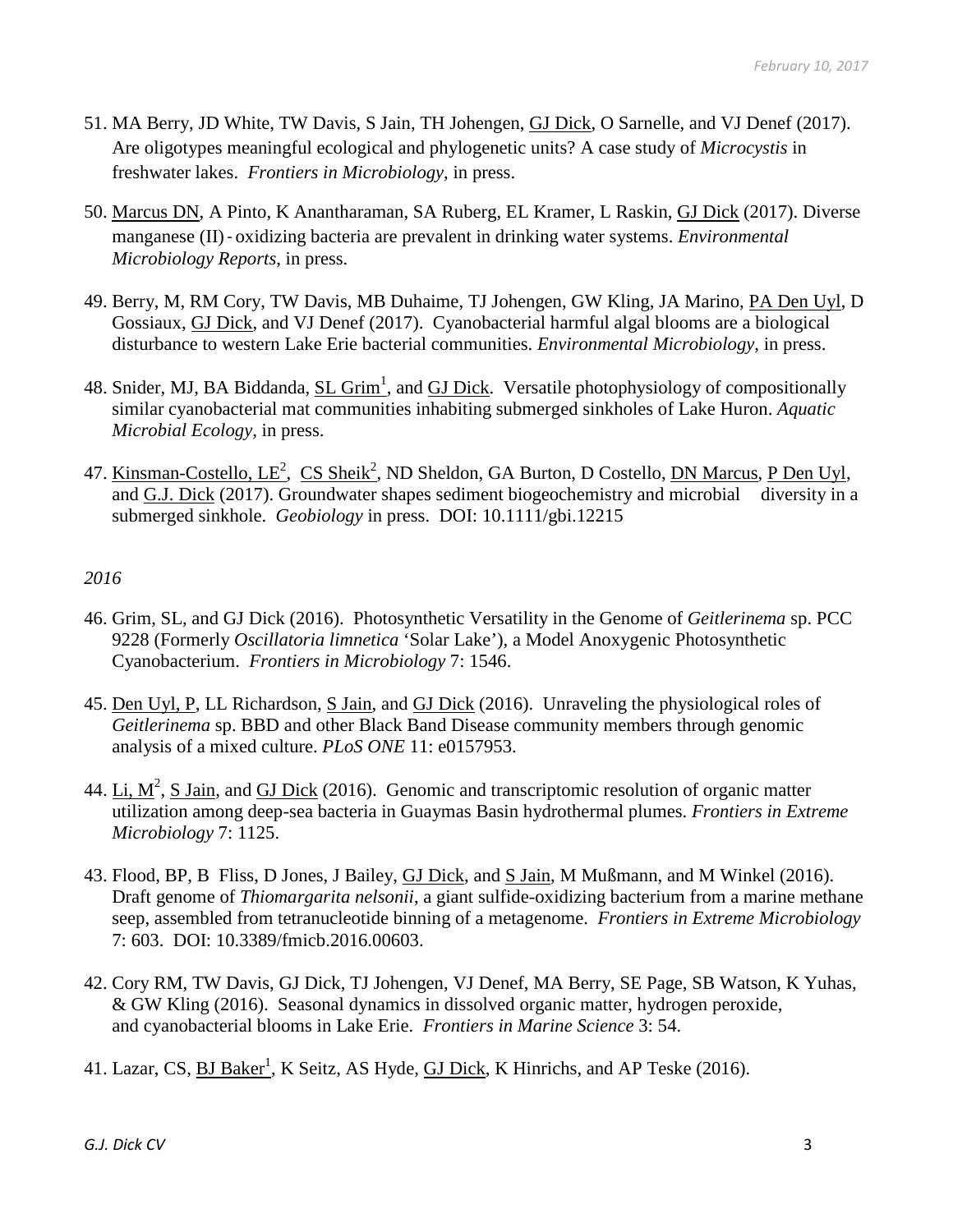Genomic evidence for distinct carbon substrate preferences and ecological niches of widespread benthic archaea in estuarine sediments. *Environmental Microbiology* 18: 1200-1211.

- 40. Toner, BM, CR German, GJ Dick, and JA Breier (2016). Deciphering the Complex Chemistry of Deep-Ocean Particles Using Complementary Synchrotron X-ray Microscope and Microprobe Instruments. *Accounts of Chemical Research.* 49: 128-137. DOI: 10.1021/acs.accounts.5b00282.
- 39. Voorhies, AV<sup>1</sup>, SD Eisenlord, DN Marcus, MB Duhaime, JD Cavalcoli, BB Biddanda, and GJ Dick (2016). Ecological and genetic interactions between cyanobacteria and viruses in a low- $O_2$  mat community inferred through metagenomics and metatranscriptomics. *Environmental Microbiology* 18: 358-371.
- 38. Anantharaman<sup>1</sup>, K, JA Breier and GJ Dick (2016). Metagenomic resolution of microbial functions in deep-sea hydrothermal plumes across the Eastern Lau Spreading Center. *The ISME Journal* 10: 225-239.

- 37. Pinto, A, DN Marcus, U Ijaz, Q Bautista-de los Santos, GJ Dick and L Raskin (2015). Genome of a Nitrospira-like organism with the potential to oxidize ammonia and nitrite. *mSphere* 1: e00054-15
- 36. Dick, G.J. and P.Y.T. Lam (2015). Omic approaches to microbial geochemistry. *Elements* 11: 403- 408. DOI: 10.2113/gselements.11.6.403
- 35. Li, M.<sup>2</sup>, B.J. Baker<sup>1</sup>, K. Anantharaman<sup>1</sup>, S. Jain, J.A. Breier, and G.J. Dick (2015). Genomic and transcriptomic evidence for scavenging of diverse organic compounds by widespread deep-sea archaea. *Nature Communications* 6: 8933.
- 34. Schofield, M.M., S. Jain, G.J. Dick, and D.H. Sherman (2015). Identification and analysis of the bacterial endosymbiont specialized for production of the chemotherapeutic natural product ET-743. *Environmental Microbiology* 17: 3964-3975.
- 33. Reed, D.C.<sup>2</sup>, J.A. Breier, H. Jiang, <u>K. Anantharaman<sup>1</sup></u>, C.A. Klausmeier, B.M. Toner, C. Hancock, K. Speer, A.M. Thurnherr, and G.J. Dick (2015). Predicting the response of the deep-ocean microbiome to geochemical perturbations by hydrothermal vents. *The ISME Journal* 9: 1857-1869.
- 32. Sheik, C.S.<sup>2</sup>, E.I. Stevenson, P. Den Uyl<sup>1</sup>, C.A. Arendt, S.M. Aciego, and G.J. Dick (2015). Glacial discharge associated microbial communities exhibit temporal and spatial stability and correlate with geochemistry. *Frontiers in Extreme Microbiology* 6: 495.
- 31. Sheik, C.S.<sup>2</sup>, K. Anantharaman<sup>1</sup>, John A. Breier, Jason B. Sylvan, Katrina J. Edwards, and <u>G.J. Dick</u> (2015). Spatially resolved sampling reveals dynamic microbial communities in rising hydrothermal plumes across a back-arc basin. *The ISME Journal* 9: 1434-1445.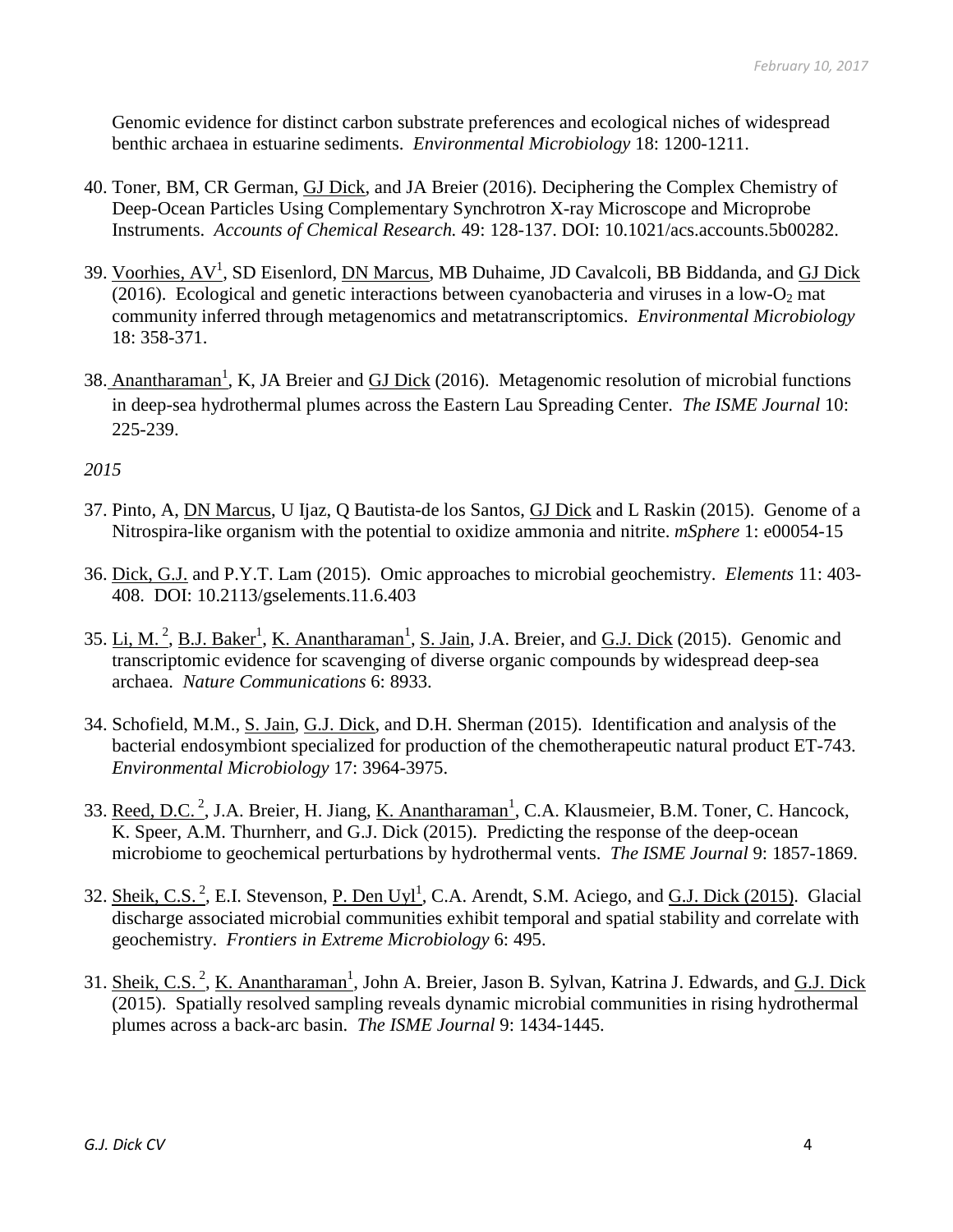30. Brett J. Baker<sup>1</sup>, Cassandre S. Lazar, Andreas Teske, and G.J. Dick (2015). Genomic resolution of linkages in carbon, nitrogen, and sulfur cycling among widespread estuary sediment bacteria. *Microbiome* 3:14. DOI: 10.1186/s40168-015-0077-6

*2014*

- 29. Castro-Contreras, S.I., M.K. Gingras, E. Pecoits, N.R. Aubet, D.A. Petrsah, G.J. Dick, and K.O. Konhauser (2014). Textural and geochemical features of freshwater microbialites from Laguna Bacalar, Quintana Roo, Mexico. *Palaios* 29: 192-209. doi: http://dx.doi.org/10.2110/palo.2013.063
- 28. Breier, J.A., D.A. Gomez-Ibanez; R.T. Sayre-McCord; R. Sanger; C. Rauch; M. Coleman, S.A. Bennett, B. Cron; C.S. Sheik<sup>2</sup>, M. Li<sup>2</sup>, C.R. German, B.M. Toner, G.J. Dick (2014). A large volume particulate and water multi-sampler with in situ preservation for microbial and biogeochemical studies. *Deep-Sea Research Part* I 94: 195-206.
- 27. Vorobev, A., S. Jagadevan, <u>S. Jain, K. Anantharaman<sup>1</sup>, G.J. Dick</u>, S. Vuilleumier, and J.D. Semrau (2014). Genomic and transcriptomic analyses of the facultative methanotroph Methylocystis sp. strain SB2 grown on methane or ethanol. *Applied and Environmental Microbiology* 80: 3044-3052.
- 26. Anantharaman, K.A.<sup>1</sup>, M.B. Duhaime, J.A. Breier, K. Wendt, B.M. Toner, and G.J. Dick (2014). Sulfur oxidation genes in diverse deep-sea viruses. *Science* 344: 757-760.
- 25. Li, M.<sup>2</sup>, B.M. Toner, <u>B.J. Baker<sup>1</sup></u>, J.A. Breier, C.S. Sheik<sup>2</sup>, and G.J. Dick (2014). Microbial iron uptake as a mechanism for dispersing iron from deep-sea hydrothermal vents. *Nature Communications* 5: 3192. doi: 10.1038/ncomms4192
- 24. Reed, D.C.<sup>2</sup>, C.K Algar, J.A. Huber, and G.J. Dick (2014). Gene-centric approach to integrating environmental genomics and biogeochemical models. *Proceedings of the National Academy of Sciences* 111: 1879-1884. Doi: 10.1073/pnas.1313713111.
- 23. Li, M.<sup>2</sup>, S. Jain, B.J. Baker<sup>1</sup>, C. Taylor<sup>1</sup>, and G.J. Dick (2014). Novel hydrocarbon monooxygenase genes in the metatranscriptome of a natural deep-sea hydrocarbon plume. *Environmental Microbiology* 16: 60-71. doi: 10.1111/1462-2920.12182
- 22. Sheik, C.S.<sup>2</sup>, S. Jain, and G.J. Dick (2014). Metabolic flexibility of enigmatic SAR324 revealed through metagenomics and metatranscriptomics. *Environmental Microbiology* 16: 304-317. doi: 10.1111/1462-2920.12165

*2013*

21. <u>Baker, B.J.<sup>1</sup>, C.S. Sheik<sup>2</sup>, C.A. Taylor<sup>1</sup>, S. Jain, A. Bhasi, J.D. Cavalcoli, and G.J. Dick (2013).</u> Community transcriptomic assembly reveals microbes that contribute to deep-sea carbon and nitrogen cycling. *The ISME Journal* 7: 1962-1973. doi: 10.1038/ismej.2013.85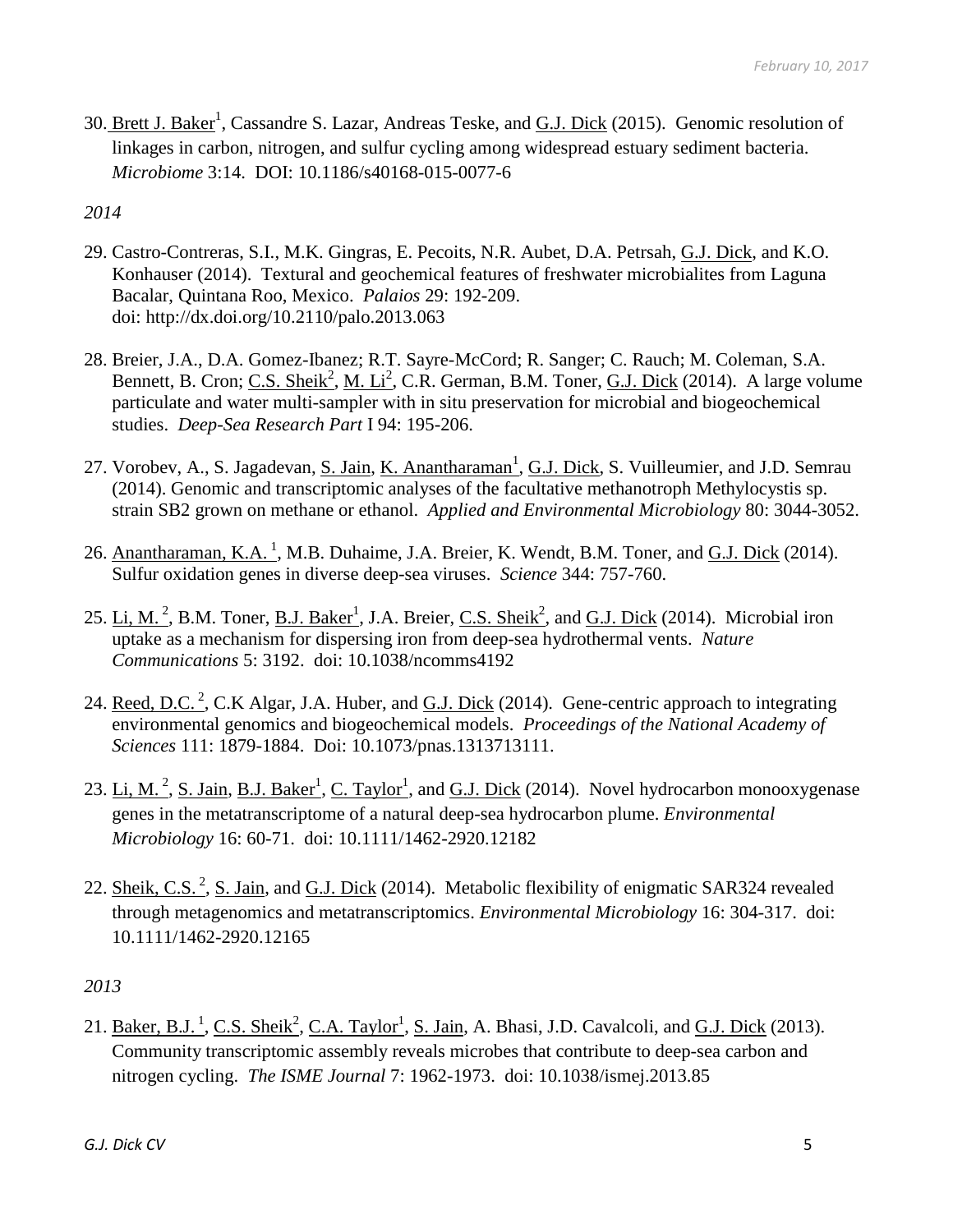- 20. <u>Dick, G.J., K. Anantharaman<sup>1</sup>, B.J. Baker<sup>1</sup>, M. Li<sup>2</sup>, D.C. Reed<sup>2</sup>, and <u>C.S. Sheik<sup>2</sup></u> (2013).</u> Hydrothermal vent plume microbiology: ecological and biogeographic linkages to seafloor and water column habitats. *Frontiers in Microbiology* 4: 124. doi: 10.3389/fmicb.2013.00124.
- 19. Anantharaman, K.<sup>1</sup>, J.A. Breier, C.S. Sheik<sup>2</sup>, and G.J. Dick (2013). Evidence for hydrogen oxidation and metabolic plasticity in widespread deep-sea bacteria. *Proceedings of the National Academy of Sciences* 110: 330-335. doi: 10.1073/pnas.1215340110.

## *2012*

- 18. Baker, B.J.<sup>1</sup>, R.A. Lesniewski, and G.J. Dick (2012). Genome-enabled transcriptomics reveals archaeal populations that drive nitrification in a deep-sea hydrothermal plume. *The ISME Journal* 6: 2269-2279. doi: 10.1038/ismej.2012.64.
- 17. Lesniewski, R.A., S. Jain<sup>1</sup>, P.D. Schloss, <u>K. Anantharaman<sup>1</sup></u>, and G.J. Dick (2012). The metatranscriptome of a deep-sea hydrothermal plume is dominated by water column methanotrophs and lithotrophs. *The ISME Journal* 6: 2257–2268. doi: 10.1038/ismej.2012.63.
- 16. Voorhies, A.A.<sup>1</sup>, B.A. Biddanda, S.T. Kendall, <u>S. Jain<sup>1</sup>, D.N. Marcus<sup>1</sup>, S.C. Nold, N.D. Sheldon</u>, and G.J. Dick (2012). Cyanobacterial life at low  $O_2$ : Community genomics and function reveal metabolic versatility and extremely low diversity of a cyanobacterial mat. *Geobiology* 10: 250-267. doi: 10.1111/j.1472-4669.2012.00322.x.

## *2011*

- 15. Biddanda, B. A., Nold, S. C., Dick, G. J., Kendall, S. T., Vail, J. H., Ruberg, S. A. & Green, C. M. (2011). Rock, water, microbes: underwater sinkholes in Lake Huron are habitats for ancient microbial life. *Nature Education Knowledge* 2(12):9.
- 14. Lee, P.K.H., D. Cheng, P. Hu, K.A. West, G.J. Dick, E.L. Brodie, G.L. Andersen, S.H. Zinder, J. He, and L. Alvarez-Cohen (2011). Comparative genomics of two newly isolated Dehalococcoides strains and an enrichment using a genus microarray. *The ISME Journal* 5: 1014-1024. doi: 10.1038/ismej.2010.202.

## *2010*

- 13. Baker, B.J., L.R. Comolli, G.J. Dick, L. Hauser, D. Hyatt, B. Dill, M. Land, N.C. VerBerkmoes, R.L. Hettich and J.F. Banfield (2010). Enigmatic, ultra-small uncultivated Archaea. *Proceedings of the National Academy of Sciences* 107: 8806-8811. doi: 10.1073/pnas.0914470107.
- 12. Dick, G.J., and B.M. Tebo (2010). Microbial diversity and biogeochemistry of the Guaymas Basin hydrothermal plume. *Environmental Microbiology* 12, 1334-1347. doi: 10.1111/j.1462-2920.2010.02177.x.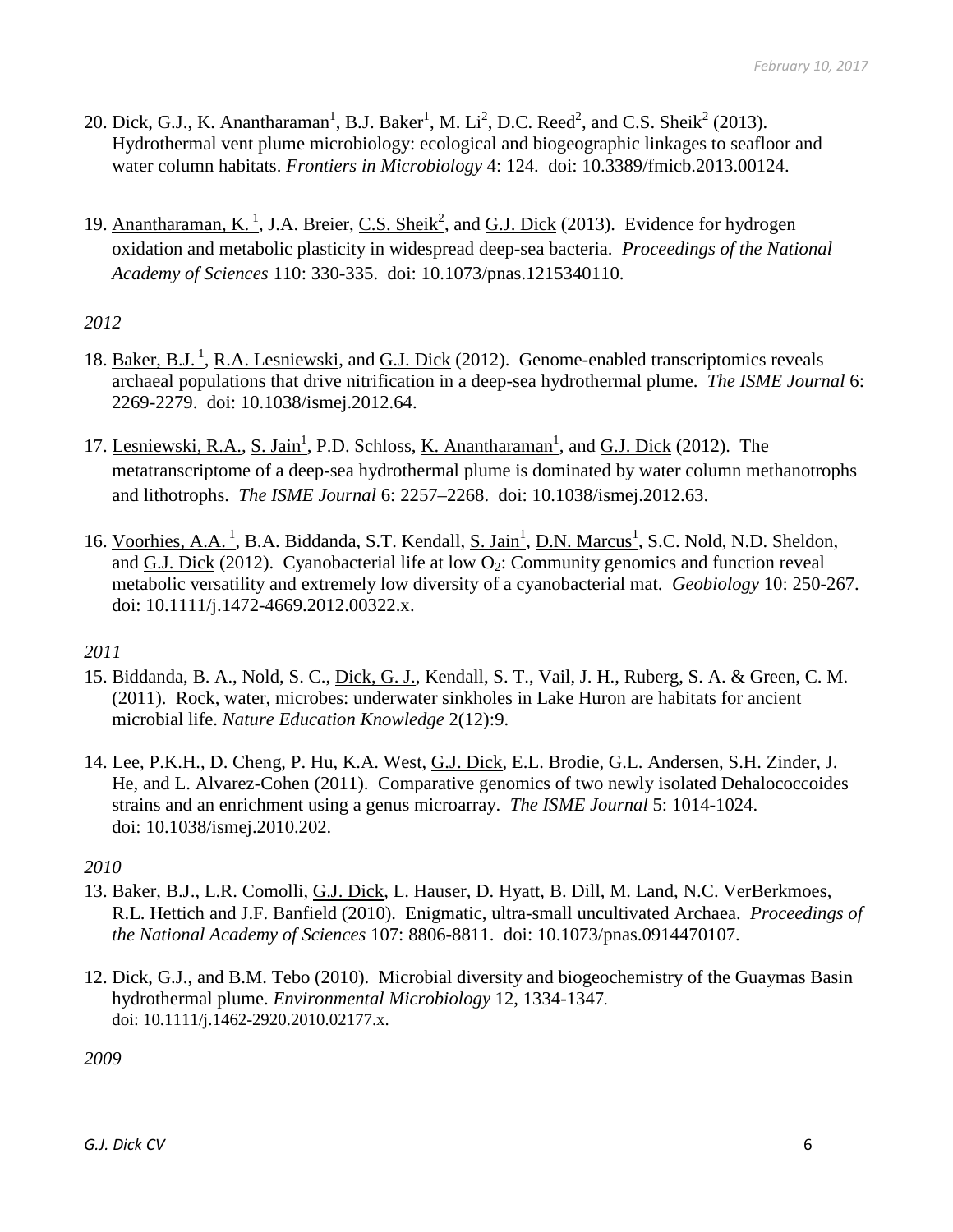- 11. Dick, G.J., A. Andersson, B.J. Baker, S.S. Simmons, B.C. Thomas, and J.F. Banfield (2009). Community-wide analysis of microbial genome sequence signatures. *Genome Biology*, R85: 10. doi:10.1186/gb-2009-10-8-r85.
- 10. Dick, G.J., B.G. Clement, S.M. Webb, F.J. Fodrie, J.R. Bargar, and B.M. Tebo (2009). Enzymatic microbial Mn oxidation in the Guaymas Basin deep-sea hydrothermal plume. *Geochimica et Cosmochimica Acta*, 73: 6517-6530. doi:10.1016/j.gca.2009.07.039.
- 9. Goltsman, D.S.A., V.J. Denef, S.W. Singer, N.C. VerBerkmoes, M.Lefsrud, R. Muller, G.J. Dick, C. Sun, K. Wheeler, A. Zemla, B.J. Baker, L. Hauser, M. Land, M. Shah, M.P. Thelen, R.L. Hettich, and J.F. Banfield (2009). Community genomic and proteomic analyses of chemoautotrophic, ironoxidizing Leptospirillum *rubarum* (group II) and *Leptospirillum ferrodiazotrophum* (group III) bacteria in acid mine drainage biofilms. *Applied and Environmental Microbiology,* 75: 4599-4615. doi: 10.1128/AEM.02943-08.
- 8. Andersen, C.R., G.J. Dick, M-L. Chu, J-C. Cho, R. Davis, S. Bräuer, and B.M. Tebo (2009). *Aurantimonas manganoxydans*, sp. nov. and *Aurantimonas litoralis*, sp. nov. : Manganese oxidizing representatives of a globally distributed clade of α-proteobacteria from the order *Rhizobiales. Geomicrobiology Journal*, 26: 189-198. doi: 10.1080/0149045090272484.

## *2008*

- 7. Dick,G.J., S. Podell, H.A. Johnson, Y. Rivera-Espinoza, R. Bencheikh-Latmani, J.K. McCarthy, J.W. Torpey, B.G. Clement, T. Gaasterland, and B.M. Tebo (2008). Genomic insights into Mn(II) oxidation by the marine alphaproteobacterium *Aurantimonas* strain SI85-9A1. *Applied and Environmental Microbiology*, 74: 2646-2658. doi: 10.1128/AEM.01656-07.
- 6. Dick, G.J., J.W. Torpey, T.J. Beveridge, and B.M. Tebo (2008). Direct identification of a bacterial Mn(II) oxidase, the multicopper oxidase MnxG, from spores of several different marine Bacillus species. *Applied and Environmental Microbiology*, 74: 1527-1534. doi: 10.1128/AEM.01656-07.

## *2007*

5. Tebo, B.M., B.G. Clement, and G.J. Dick (2007). Biotransformations of manganese, p. 1223-1238. *In* C. J. Hurst, R. L. Crawford, J. L. Garland, D. A. Lipson, A. L. Mills, and L. D. Stetzenbach (ed.), Manual of environmental microbiology, 3rd ed. ASM Press, Washington, DC.

## *2006*

- 4. Dick, G.J., Y.E. Lee, and B.M. Tebo (2006). Manganese(II)-oxidizing Bacillus spores in Guaymas Basin hydrothermal sediments and plumes. *Applied and Environmental Microbiology*, 72: 3184- 3190. doi: 10.1128/AEM.72.5.3184-3190.2006.
- 3. Mix, L, G.J. Dick, and F.J. Stewart (2006). The Astrobiology Primer, an outline of general knowledge-Version 1, 2006. *Astrobiology*, 6: 735-813. doi: 10.1089/ast.2006.6.735.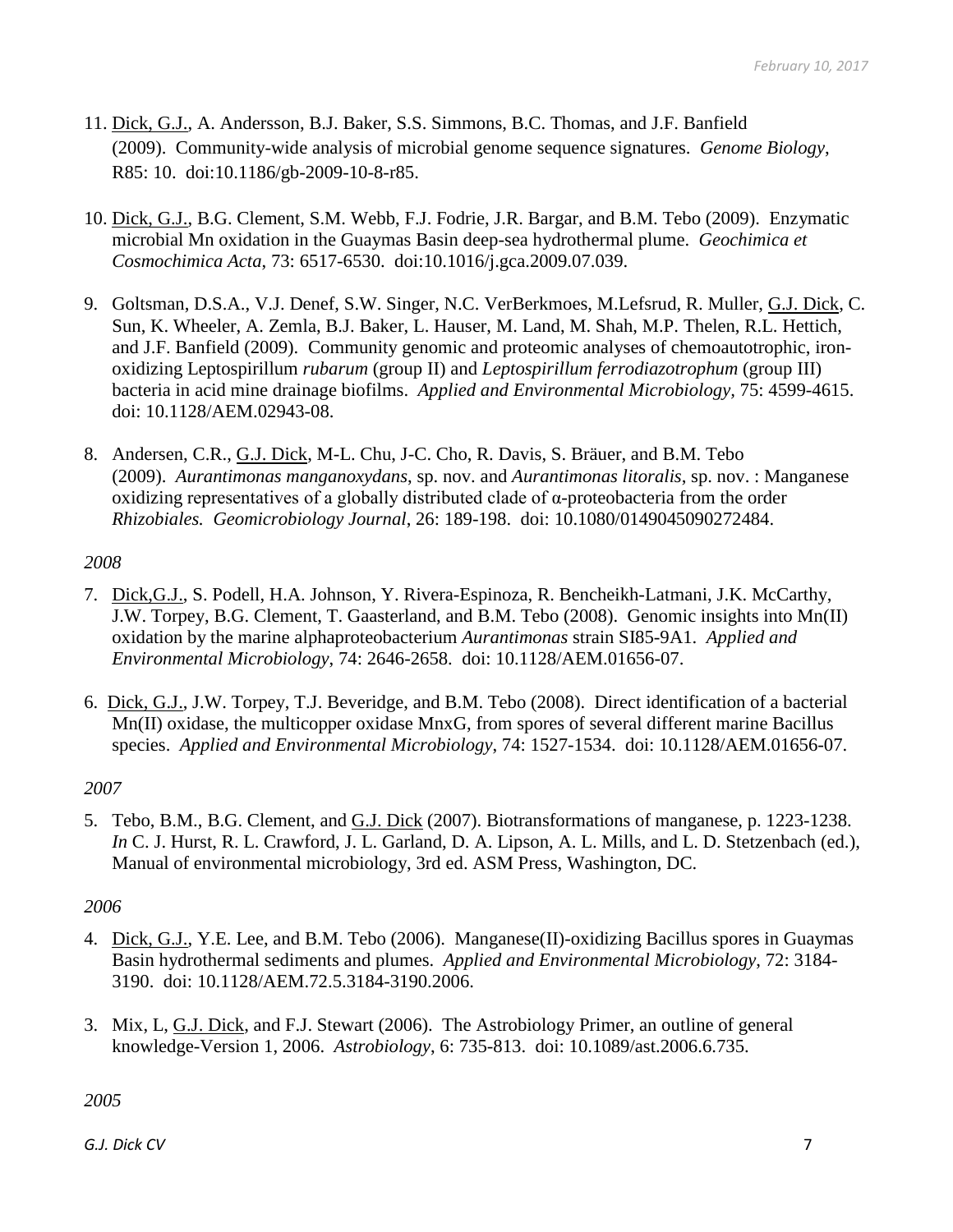2. Webb, S.M., G.J. Dick, J.R. Bargar, and B.M. Tebo (2005). Evidence for the presence of Mn(III) intermediates in the bacterial oxidation of Mn(II). *Proceedings of the National Academy of Sciences*, 102: 5558-5563. doi: 10.1073/pnas.0409119102.

#### *2004*

1. Tebo, B.M., J.R. Bargar, B.G. Clement, G.J. Dick, K.J. Murray, D. Parker, R. Verity, and S.M. Webb. (2004) Biogenic manganese oxides: Properties and mechanisms of formation. *Annual Reviews of Earth and Planetary Sciences*, 32: 287-328. doi: 10.1146/annurev.earth.32.101802.120213.

## *Other Publications: Perspectives, Comments, & Reports*

Dick, G.J. (2017). Embracing the mantra of modelers and synthesizing omics, experiments, and models. *Environmental Microbiology*, in press.

Druschel, G., G.J. Dick, and E.S. Boyd (2014). Geomicrobiology and Microbial Geochemistry 2014 Workshop Report. **<https://dx.doi.org/10.6084/m9.figshare.3083524.v1>**

Druschel, G. and G.J. Dick (2014). Geochemistry and Microbial Geochemistry Workshop (meeting report). *Eos*, 95: 90.

Gilbert, J.A., G.J. Dick, B. Jenkins, E.E. Allen, K. Mackey, and E.F. DeLong (2014) Meeting report: Ocean 'omics science, technology and cyberinfrastructure: current challenges and future requirements (August 20-23, 2013). *Standards in Genomic Sciences* 9(3): 1252-1258. doi:10.4056/sigs.5749944

Baker, B.J.<sup>1</sup> and G.J. Dick (2013). Omic Approaches in Microbial Ecology: Charting the Unknown. *Microbe* 8: 353-360.

Times cited: (not listed)/0/2 Impact factor = not available

#### *Patents*

2015 U.S. Patent 20150361470. Title: *Nonribosomal Peptide Synthetases*. Inventors: David Sherman, Michael Kaufman-Schofield, Sunit Jain, and Gregory J. Dick.

#### *Selected media coverage*

 Sinkhole project featured on NPR's *All Things Considered*. Anantharaman et al. (2014) highlighted in *Nature Reviews Microbiology*, *Cell*, *Microbe*, and in numerous popular media outlets. Li et al. (2013) recommended by *Faculty of 1000* G. Dick profiled in *Microbe* magazine Lesniewski et al. (2012) recommended by *Faculty of 1000* Sinkhole research featured in *LSA Magazine* Sinkhole research featured by the *Discovery Channel* Sinkhole research featured in *Earth* magazine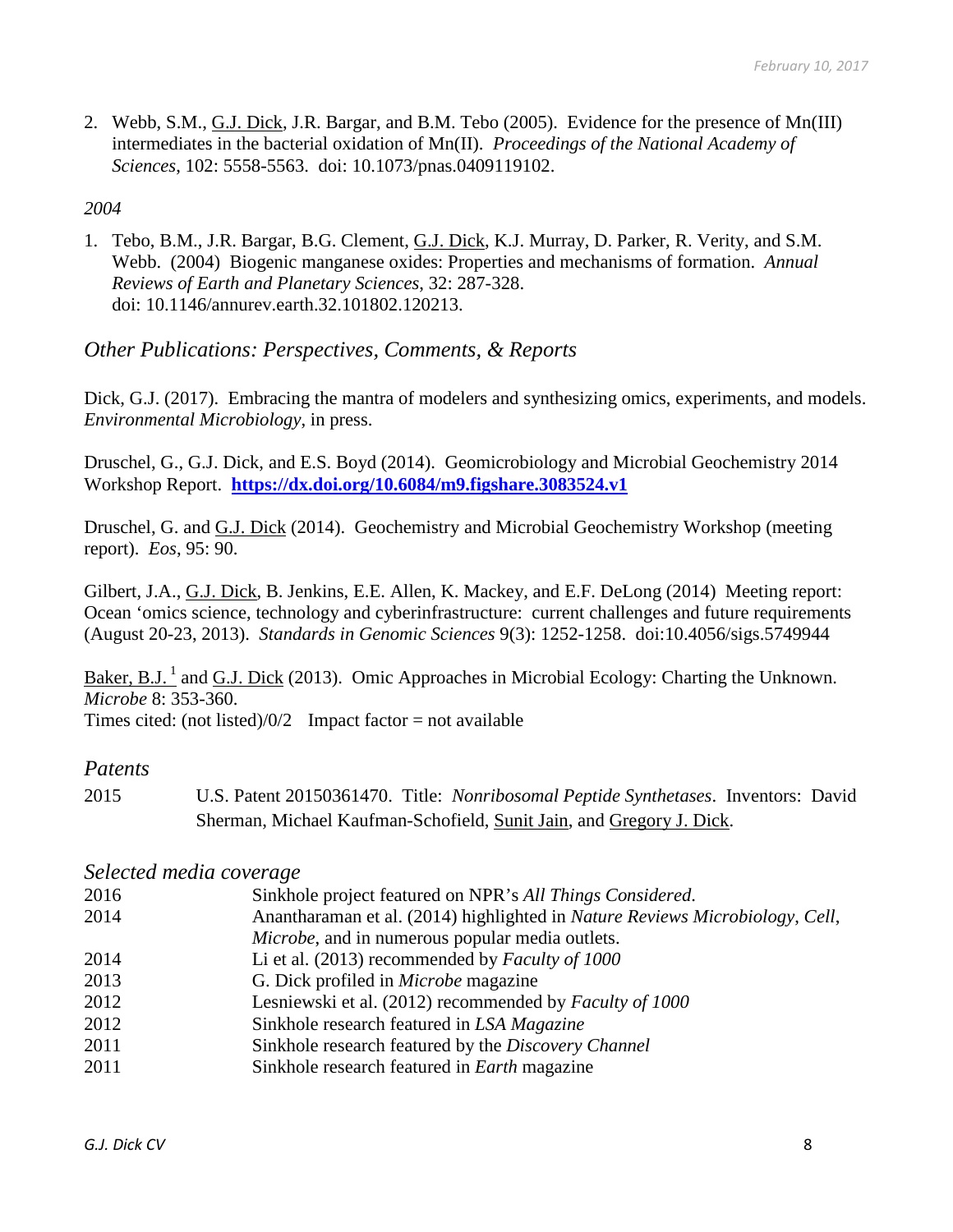## *Manuscripts in preparation*

Voorhies, A.V.<sup>1</sup>, B.A. Biddanda, J.D. Cavalcoli, and **G.J. Dick**. Metabolic function and microbial mediation of geochemical cycling revealed by community genomic analysis and gene expression of a low-O2 cyanobacterial mat. In preparation for *The ISME Journal* (draft complete).

Dick, G.J. Genomic Approaches to Earth and Environmental Science [invited e-book]. Analytical Methods in Earth and Environmental Science. Peer-reviewed proposal accepted, contract signed with Wiley-Blackwell.

Anantharaman, K.<sup>1</sup>, M. Lerner<sup>1</sup>, D.N. Marcus<sup>1</sup>, and G.J. Dick. Ubiquitous *Burkholderiacaea* sp. oxidize manganese(II). In preparation for *PLoS One*.

D.N. Marcus<sup>1</sup>, Ameet J. Pinto, <u>M. Balke<sup>1</sup>, K. Anantharaman<sup>1</sup>, E. Kramer<sup>1</sup>, B. Callahan<sup>1</sup>, A. Essene<sup>1</sup>,</u> S.A. Ruberg, Lutgarde Raskin, and G.J. Dick. Manganese(II)-oxidizing bacteria in freshwater and drinking water systems. In preparation for *Environmental Science and Technology* (draft complete).

Breier, J.A., H. Jiang, B.M. Toner, J.V. Sorensen, K.A. Wendt, G.J. Dick, K. Anantharaman<sup>1</sup>, C.S. Sheik<sup>2</sup>, J.B. Sylvan. Particle biogeochemistry of a buoyant hydrothermal Plume, ABE Vent Field, Eastern Lau Spreading Center. In preparation for *G-cubed* (draft complete).

## **Invited Lectures**

| 2016 | <b>Stanford University Department of Earth System Science</b>        |
|------|----------------------------------------------------------------------|
| 2016 | International Society of Microbial Ecology Meeting, Montreal, Canada |
| 2016 | Johns Hopkins University Department of Geography and Environmental   |
|      | Engineering                                                          |
| 2016 | Geobiology Gordon Conference, Galveston, Texas                       |
| 2015 | Saturday Morning Physics, University of Michigan (public lecture)    |
| 2015 | Goldschmidt Geobiology and Low-Temperature Geochemistry Town Hall    |
| 2015 | University of Tennessee Department of Microbiology                   |
| 2015 | Montana State University Department of Microbiology                  |
| 2014 | University of British Columbia Department of Microbiology            |
| 2013 | AGU Fall Meeting, San Francisco, CA                                  |
| 2013 | Goldschmidt 2013, Florence, Italy (keynote)                          |
| 2013 | Geologists of Jackson Hole (public lecture)                          |
| 2013 | California Institute of Technology Geological and Planetary Sciences |
| 2012 | AGU Fall Meeting, San Francisco, CA                                  |
| 2012 | Kellogg Biological Station, Michigan State University                |
| 2012 | <b>Eastern Michigan University Biology Department</b>                |
| 2012 | Argonne Soil Metagenomics Annual Meeting                             |
| 2012 | University of California-Davis Dept. of Geology                      |
| 2012 | Michigan State University Dept. of Microbiology & Molecular Genetics |
| 2012 | University of Michigan Tri-Dept. Symposium (EARTH, AOSS, Astro.)     |
| 2012 | UM-CILER seminar for the NOAA Assistant Administrator (OAR)          |
| 2012 | North Dakota State University Dept. of Geosciences                   |
| 2012 | North Dakota Dept. of Geological Sciences and Geological Engineering |
|      |                                                                      |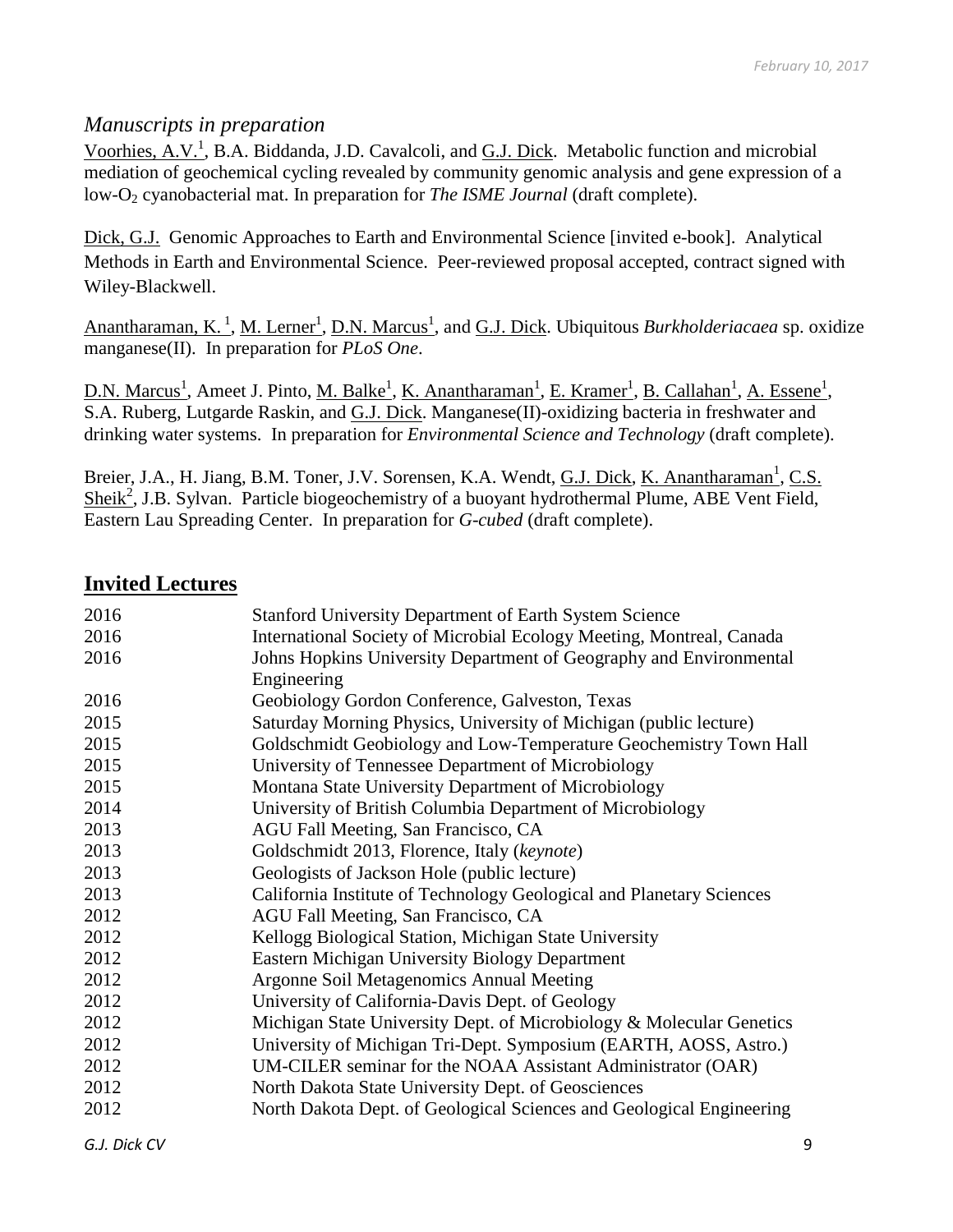| 2012 | Wayne State University Dept. of Environmental Science/Geology               |
|------|-----------------------------------------------------------------------------|
| 2011 | Program in the Biomedical Sciences Seminar, University of Michigan          |
| 2011 | MIT Biogeochemistry & Chemical Oceanography Seminar                         |
| 2011 | 2011 University of Michigan Bioinformatics Kickoff                          |
| 2011 | University of Kansas Dept. of Geology                                       |
| 2011 | Keystone Symposium, Breckenridge, CO                                        |
| 2011 | University of Michigan Dept. of Ecology and Evolutionary Biology            |
| 2010 | Futures in Geobiology and Low-Temperature Geochemistry Workshop, Carnegie   |
|      | Institute of Washington                                                     |
| 2010 | Grand Valley State University & Annis Water Resources Institute             |
| 2010 | <b>NOAA Great Lakes Environmental Research Lab</b>                          |
| 2009 | University of Michigan Microbiome Research Initiative, Department of        |
|      | Microbiology and Immunology                                                 |
| 2009 | University of Michigan School of Medicine Center for Computational Medicine |
|      | and Bioinformatics                                                          |
| 2009 | Gordon Research Conference for Applied and Environmental Microbiology, Mt.  |
|      | Holyoke, MA                                                                 |
| 2009 | American Chemical Society, Spring Meeting, Salt Lake City, UT               |
| 2008 | University of Michigan School of Public Health 2008 Microbial Ecology pre-  |
|      | symposium seminar                                                           |
| 2007 | University of Michigan Dept. of Geological Sciences                         |
| 2006 | California Institute of Technology Geobiology Seminar                       |
| 2004 | Gordon Graduate Research Seminar in Bioinorganic Chemistry, Ventura, CA     |
|      |                                                                             |

# **Research Grants**

# *External sponsors*

| 2016-2019    | \$387,151, 55.0% indirect, NSF Geobiology and Low-Temperature Geochemistry.<br>Revealing the interplay between light, sulfur cycling, and oxygen production in<br>cyanobacterial mats<br>Role: PI, 80% contribution (Co-PIs: Wiebke Ziebis, USC; Jacob Waldbauer, U.               |
|--------------|------------------------------------------------------------------------------------------------------------------------------------------------------------------------------------------------------------------------------------------------------------------------------------|
|              | Chicago; Bopi Biddanda, GVSU).                                                                                                                                                                                                                                                     |
| 2015-2018    | \$226,033, 55.0% indirect, NSF. GP-IMPACT: Broadening pathways to<br>geosciences with an integrated program at The University of Michigan.<br>Role: PI, 50% contribution (Project Coordinator Jenna Munson)                                                                        |
| 2013-2017    | \$1,163,656 (GD portion: \$82,461); 55.5% indirect, NSF. Global Ocean<br>Biogeochemical Mapping Enabled by an Autonomous Vertical Sampling Vehicle.<br>Role: Co-PI, 10% contribution (PI John Breier, Co-PIs Mak Saito and Michael<br>Jakuba, Woods Hole Oceanographic Institute). |
| 2013-2017    | \$50,000, 0% indirect. Sloan Research Fellowship in Ocean Sciences. Linking<br>Microbiology and Geochemistry in the Deep Sea.                                                                                                                                                      |
| G.J. Dick CV | 10                                                                                                                                                                                                                                                                                 |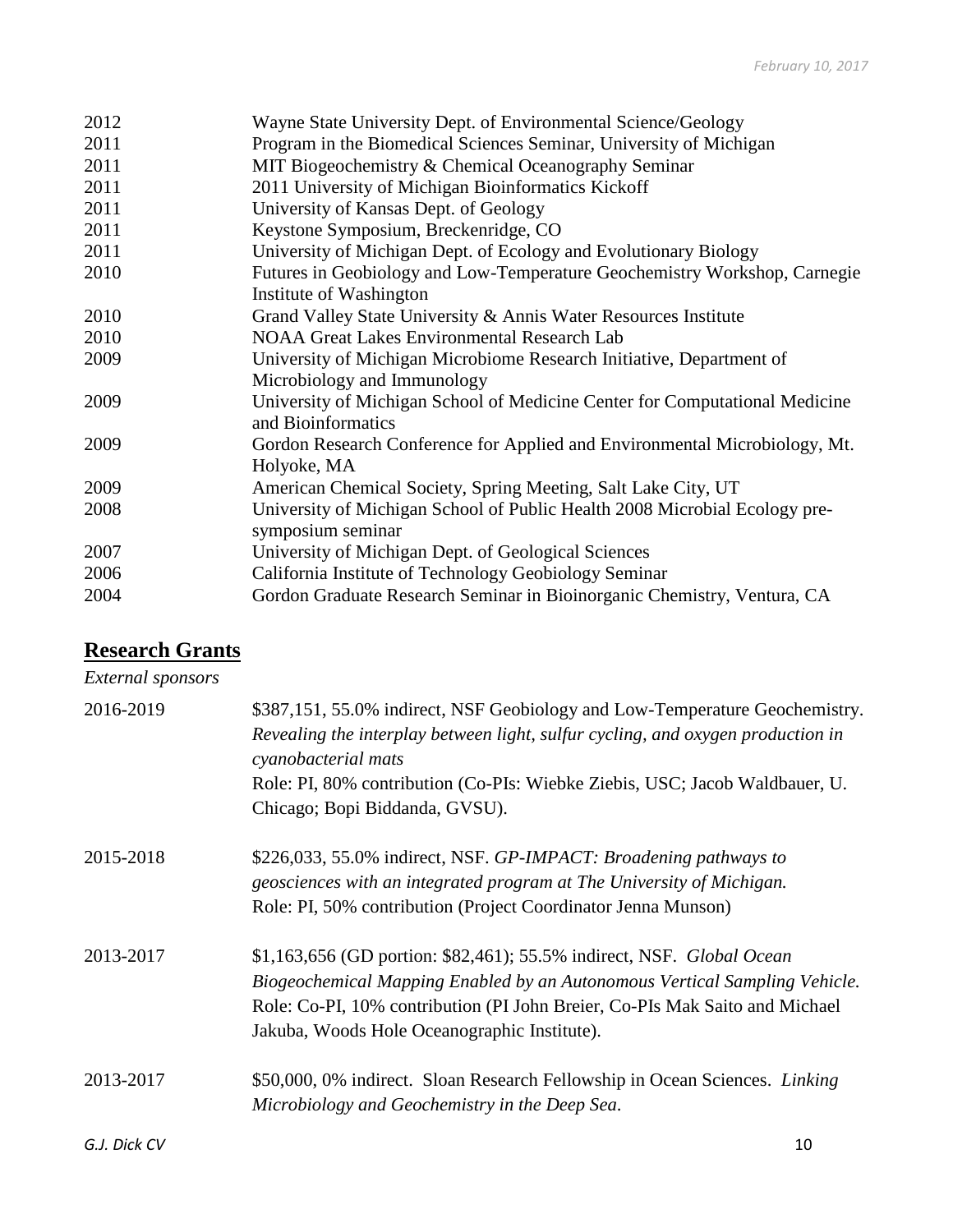Role: PI, 100% contribution.

| 2014-2015 | \$75,894 (\$27,368 to GJD), 55.5% indirect, Cubist Pharmaceuticals. DNA<br>sequencing of 100 bacterial genomes provided by Cubist Pharmaceuticals.<br>Role: Co-PI, 40% contribution (PI David Sherman)                                                                                                                                                                                                                                                                 |
|-----------|------------------------------------------------------------------------------------------------------------------------------------------------------------------------------------------------------------------------------------------------------------------------------------------------------------------------------------------------------------------------------------------------------------------------------------------------------------------------|
| 2014      | High throughput metagenomic sequencing service (3 lanes of Illumina HiSeq;<br>\$0), Census of Deep Life, Sloan Foundation. Microbial life in an underground<br>ocean: Metagenomics of the Soudan Iron Mine<br>Role; Co-PI, 20% contribution (Co-PIs Jon Badalamenti, Jeff Gralnick, Brandy<br>Toner, U. Minnesota; Cody Sheik, U. Michigan).                                                                                                                           |
| 2013      | High throughput DNA pyrosequencing services: 12 lanes of Illumina Hi-Seq<br>sequencing (U-M portion: \$0); DOE Joint Genome Institute Community<br>Sequencing Program. Insights into Metabolisms of the Cosmopolitan, Enigmatic<br>Miscellaneous Crenarcheota Group (MCG) in Marine Sediments.<br>Role: Co-PI, 10% contribution (PI U-M PhD student Brett Baker; Co-PIs Andreas<br>Teske, University of North Carolina and Kai-Uwe Hinrichs, University of<br>Bremen). |
| 2013      | \$764,336 plus 30 days ship time (U-M portion: \$0; one ship berth to GD); 0%<br>indirect, Schmidt Ocean Institute. Robotic Exploration of the Mid-Cayman Rise<br>using Sentry and Nereus.<br>Role: Collaborator, 5% contribution (PI Christopher German, Woods Hole<br>Oceanographic Institute).                                                                                                                                                                      |
| 2011-2014 | \$99,978 (U-M portion: \$78,461), 55.5% indirect, NSF. EAGER: Collaborative<br>Research: Genomic Insights into Proterozoic Geobiology - Single-Cell and<br>Metagenomic Sequencing of Metabolically Versatile Purple Cyanobacteria.<br>Role: PI, 70% contribution (Co-PIs: Bopi Biddanda, Grand Valley State<br>University; Nathan Sheldon, U-M).                                                                                                                       |
| 2010-2014 | \$1,718,987 (\$355,250 subcontract to WHOI; \$235,531 subcontract to U. Minn.),<br>12.5% indirect. The Gordon and Betty Moore Foundation, Marine Microbiology<br>Initiative. Unveiling the Microbiology that Underpins Deep-Sea Biogeochemistry.<br>Role: PI, 80% contribution (Co-PIs: John Breier and Houshuo Jiang, Woods Hole<br>Oceanographic Institute; Brandy Toner, University of Minnesota; Patrick Schloss,<br>$U-M$ ).                                      |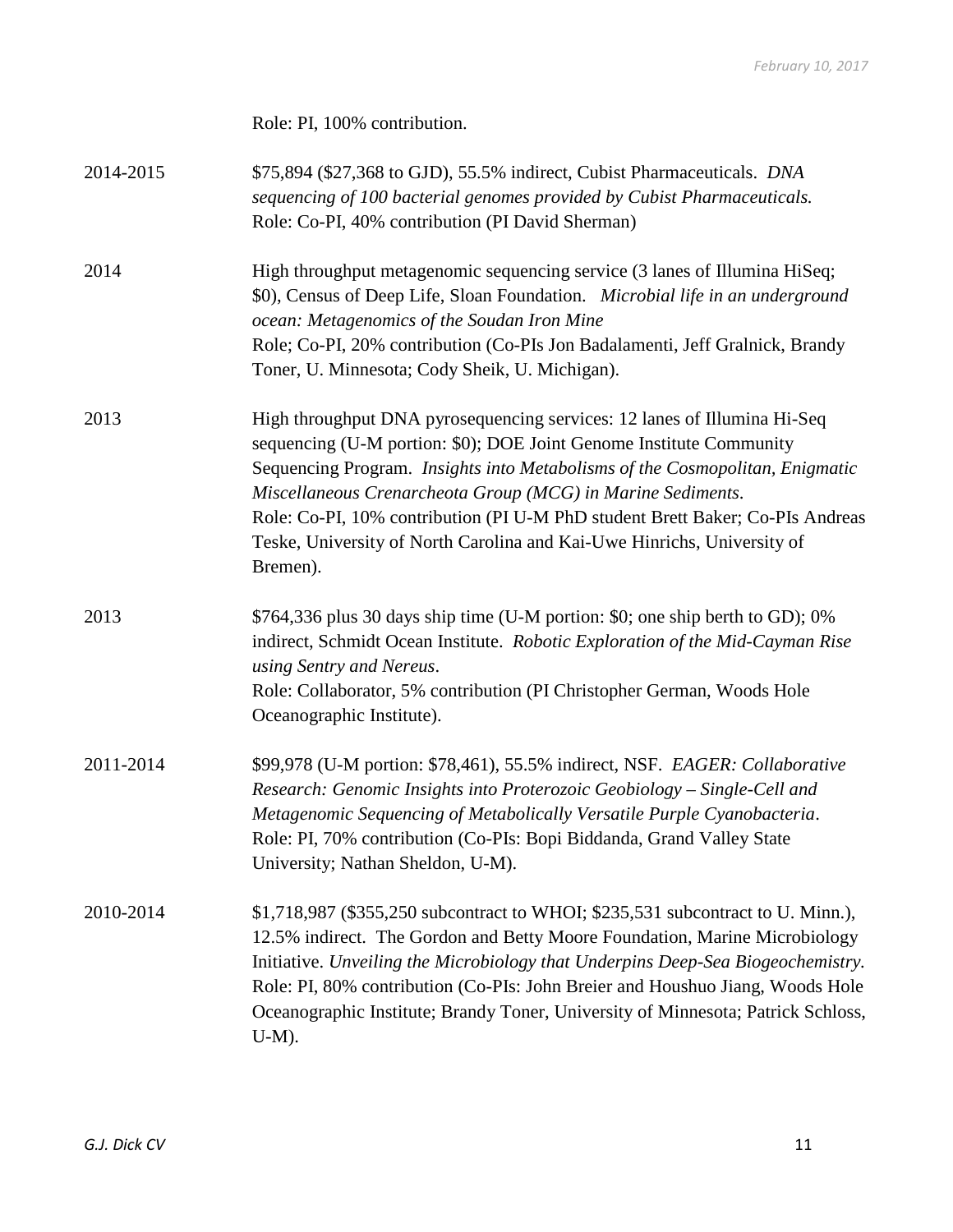| 2010-2014                        | \$771,644 (GD portion: \$245,300), 55.5% indirect, NSF. Collaborative Research:<br>Integrating Geochemistry, Microbiology, and Hydrodynamics: A Model for Trace<br>Element Transport and Fate in Hydrothermal Plumes.<br>Role: PI, 30% contribution (PI John Breier, Woods Hole Oceanographic Institute;<br>PI Brandy Toner, University of Minnesota).                                          |
|----------------------------------|-------------------------------------------------------------------------------------------------------------------------------------------------------------------------------------------------------------------------------------------------------------------------------------------------------------------------------------------------------------------------------------------------|
| 2010-2014                        | \$367,176, 54.5% indirect, NSF. Linking Biogeochemistry and Microbial<br>Community Dynamics in Deep-Sea Hydrothermal Plumes.<br>Role: PI, 100% contribution.                                                                                                                                                                                                                                    |
| 2011-2012                        | High throughput DNA pyrosequencing services (U-M portion: \$0). Census of<br>Deep Life (CoDL), Deep Carbon Observatory, Alfred P. Sloan Foundation. Deep<br>Terrestrial Biosphere Observatory: Shield Brines, Microbial Mats, and Banded<br>Iron Formations at the Soudan Iron Mine.<br>Role: Co-PI, 33% contribution (PI Jeffrey Gralnick and Co-PI Brandy Toner,<br>University of Minnesota). |
| 2010-2012                        | \$244,019 (U-M portion: \$0), 12.5% indirect. The Gordon and Betty Moore<br>Foundation. Developing a Particulate Sampling and In Situ Preservation System<br>for High Spatial and Temporal Resolution Studies of Microbial and<br><b>Biogeochemical Processes.</b><br>Role: Collaborator, 5% contribution (PI John Breier, Woods Hole Oceanographic<br>Institute)                               |
| 2009-2010                        | 5 plates of 454 Titanium DNA pyrosequencing services (\$0 to U-M; ~\$60,000<br>value). The Gordon and Betty Moore Foundation Marine Microbiology Initiative.<br>Metagenomics and Metatranscriptomics of Biogeochemistry in the Guaymas<br>Basin Hydrothermal Plume.<br>Role: PI, 100% contribution.                                                                                             |
| Internal, University of Michigan |                                                                                                                                                                                                                                                                                                                                                                                                 |
| 2014-2015                        | \$249,485 (GD portion: \$102,947), 0% indirect, U-M Water Center. Building<br>Capacity for Freshwater Science: Integrating Microbial Genomics,<br>Environmental Chemistry, and Ecosystem Processes to Understand Harmful<br>Algal Blooms.<br>Role: PI, 50% contribution (Co-PIs Vincent Denef, U-M EEB and Tom Johengen,<br>U-M CILER).                                                         |
| 2013-2014                        | \$60,000, Mcubed. Will Climate, Invasives and Toxicants Imperil Unique<br><b>Biodiversity in the Great Lakes?</b><br>Role: PI, 50% contribution (Co-PIs Nathan Sheldon and Allen Burton).                                                                                                                                                                                                       |
| G.J. Dick CV                     | 12                                                                                                                                                                                                                                                                                                                                                                                              |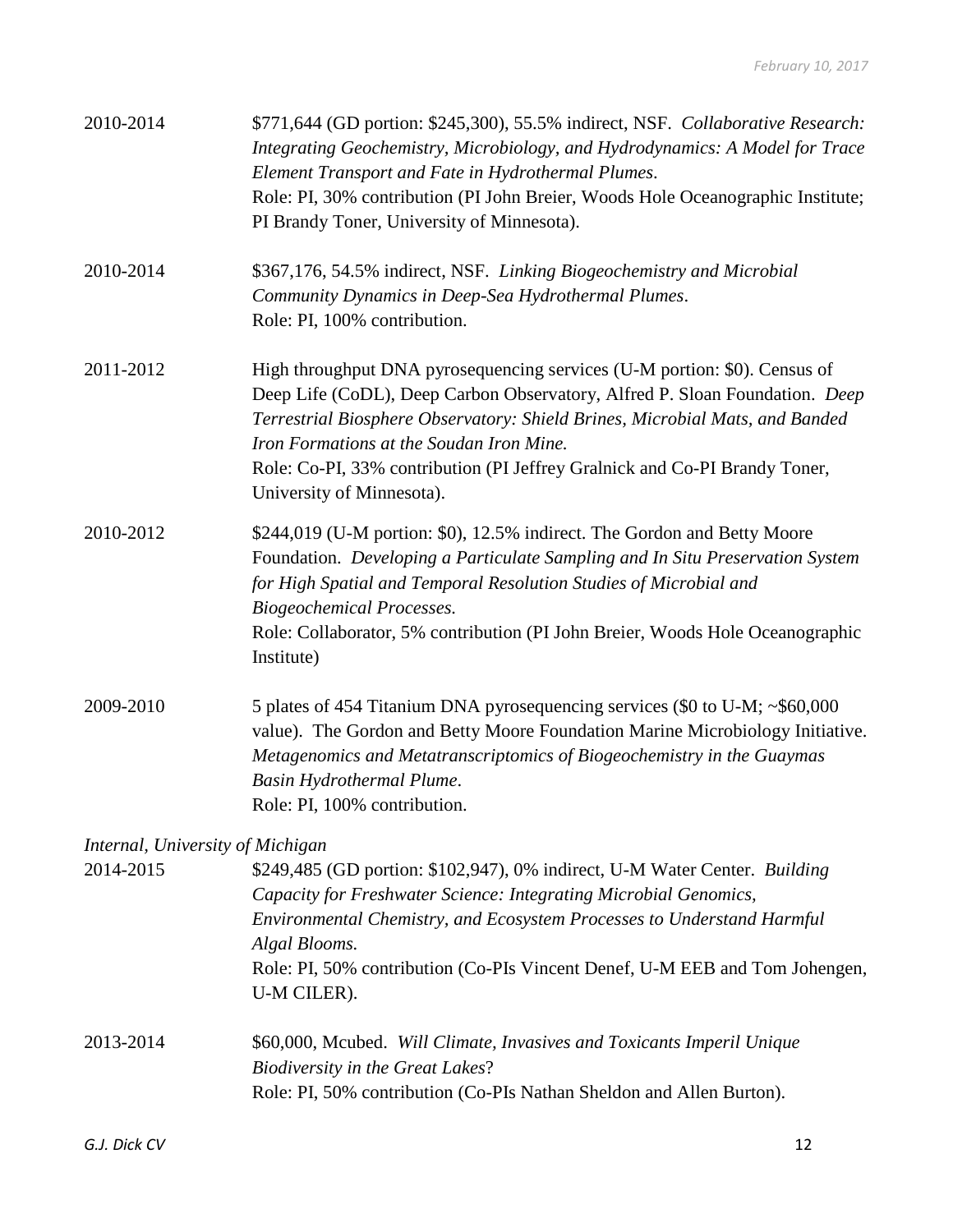| 2011-2013 | \$48,192, U-M Center for Computational Medicine and Bioinformatics (CCMB) |
|-----------|---------------------------------------------------------------------------|
|           | Pilot Research Grant Program. De Novo Assembly and Clustering of DNA      |
|           | Sequencing Reads from Metagenomic Samples.                                |
|           | Role: Co-PI, 33% contribution (PI Jim Cavalcoli, CCMB).                   |
| 2009-2010 | \$7,500, U-M OVPR. Molecular Biogeochemistry in Buoyant Hydrothermal      |
|           | Plumes at the Eastern Lau Spreading Center.                               |
|           | Role: PI, 100% contribution.                                              |
| 2009-2010 | \$13,322, Rackham Faculty Research Grant, Genomic Windows into Deep-Sea   |
|           | Microbial Biogeochemistry.                                                |
|           | Role: PI, 100% contribution.                                              |

# **Courses Taught and Leaves Taken**

## *Course information*

| <b>Number</b>        | <b>Title</b>                            | Format                    | Cr             | <b>Semesters Taught</b>                                               |
|----------------------|-----------------------------------------|---------------------------|----------------|-----------------------------------------------------------------------|
| <b>EARTH 112</b>     | Life in Extreme Environments            | Lecture; mini-course      | $\mathbf{1}$   | F10, W12, F13                                                         |
| <b>EARTH 175</b>     | The Microbial World                     | Lecture $+$ discussion    | $\overline{4}$ | W09, W10, W11,<br>W <sub>13</sub>                                     |
| <b>EARTH 202</b>     | Environmental Science in the<br>Rockies | Lecture $+$ field $+$ lab | 5              | S11, S12, S13,<br>S <sub>14</sub> , S <sub>15</sub> , S <sub>16</sub> |
| <b>EARTH 208/497</b> | Hot Topics in the Earth Sciences        | Seminar                   | 1              | W11                                                                   |
| EARTH 313            | Geobiology                              | Lecture $+$ lab           | 4              | F10, F12, F13,<br>F <sub>15</sub> , F <sub>16</sub>                   |
| EARTH 413            | Geomicrobiology                         | Lecture                   | 3              | W <sub>16</sub>                                                       |
| EARTH 513            | Geomicrobiology                         | Lecture                   | 3              | F09, F11, W14                                                         |
| <b>EARTH 523</b>     | <b>Microbial Community Omics</b>        | Lecture $+$ lab           | 2              | F <sub>14</sub> , W <sub>17</sub>                                     |

## *Enrollment & student evaluations*

Questions:

- Q1: Overall, this was an excellent course.
- Q2: Overall, this instructor was an excellent teacher.
- Q3: I learned a great deal from this course.
- Q4: I had a strong desire to take this course.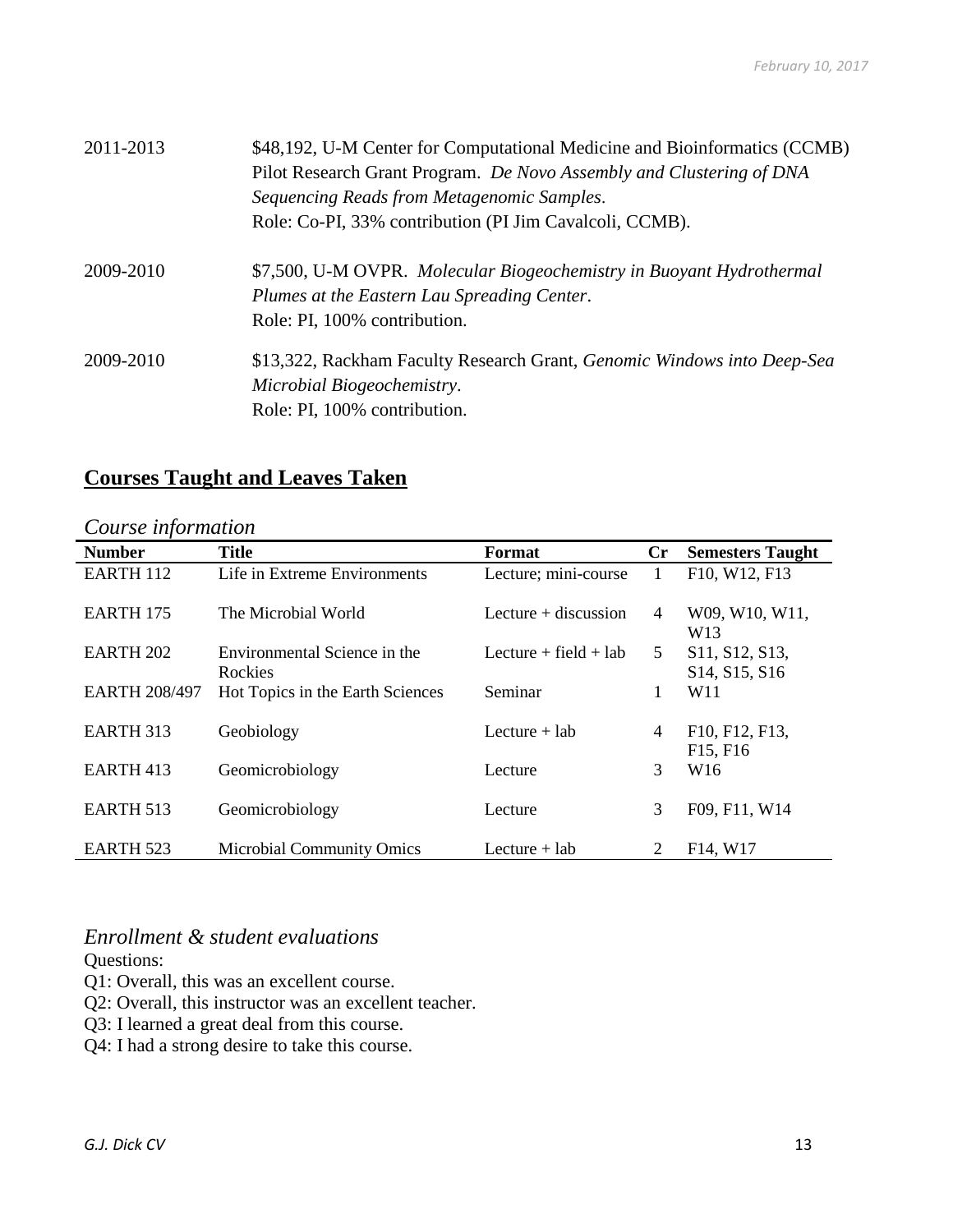| AY       | <b>Semester</b>                            | Course                  | Cr <sup>a</sup>                                                 | Enroll.        | # student Q1   |      | Q <sub>2</sub>    | Q <sub>3</sub>           | Q <sub>4</sub>           |  |
|----------|--------------------------------------------|-------------------------|-----------------------------------------------------------------|----------------|----------------|------|-------------------|--------------------------|--------------------------|--|
|          |                                            |                         |                                                                 |                | response       |      |                   |                          |                          |  |
| 2016-    | F2016                                      | EARTH 313               | $\overline{2}$                                                  | 28             | 20             | 4.33 | 4.73              | 4.50                     | 4.36                     |  |
| 2017     | S2016                                      | EARTH <sub>202</sub>    | 5                                                               | 18             | 18             | 4.02 | 4.96              | 3.96                     | 4.51                     |  |
| $2015 -$ | W2016                                      | EARTH 413               | $\mathfrak{Z}$                                                  | 27             | 14             | 4.10 | 4.50              | 4.21                     | 4.13                     |  |
| 2016     | F2015                                      | EARTH 313 <sup>b</sup>  | $\overline{2}$                                                  | 52             | 40             | 4.18 | 4.73              | 4.45                     | 4.06                     |  |
|          | S2015                                      | EARTH $202^{\circ}$     | 3                                                               | 16             | 15             | 4.2  | 4.82              | 4.62                     | 4.64                     |  |
| 2014-    | 4 cr. release from teaching for sabbatical |                         |                                                                 |                |                |      |                   |                          |                          |  |
| 2015     | F2014                                      | <b>EARTH 523</b>        | 2                                                               | 12             | 8              | 4.83 | 4.83              | 4.50                     | 4.70                     |  |
|          | S2014                                      | EARTH 202 <sup>c</sup>  | $\mathbf{2}$                                                    | 8              | $8\,$          | 4.92 | 5.00              | 4.92                     | 4.17                     |  |
|          | W2014                                      | EARTH 513               | 3                                                               | 16             | 12             | 4.25 | 4.83              | 4.64                     | 4.64                     |  |
| 2013-    | F2013                                      | EARTH 112               | 1                                                               | 339            | 274            | 4.08 | 4.54              | 4.07                     | 3.30                     |  |
| 2014     | F2013                                      | EARTH 313 <sup>b</sup>  | $\mathfrak{2}$                                                  | 55             | 36             | 4.39 | 4.63              | 4.64                     | 3.97                     |  |
|          | S2013                                      | EARTH 202 <sup>c</sup>  | $\overline{2}$                                                  | 10             | 9              | 4.93 | 5.00              | 4.93                     | 4.63                     |  |
| 2012-    | W2013                                      | <b>EARTH 175</b>        | $\overline{4}$                                                  | 58             | 40             | 4.32 | 4.81              | 4.65                     | 3.67                     |  |
| 2013     | F2012                                      | EARTH $313^b$           | $\overline{2}$                                                  | 47             | 40             | 3.83 | 4.55              | 3.98                     | 4.00                     |  |
|          | S2012                                      | EARTH 202 <sup>c</sup>  | $\sqrt{2}$                                                      | 15             | 15             | 4.71 | 4.82              | 4.96                     | 4.78                     |  |
|          | W2012                                      | EARTH 112               | $\mathbf{1}$                                                    | 263            | 210            | 4.04 | $\overline{4.39}$ | 4.07                     | 3.41                     |  |
| $2011 -$ |                                            |                         | 4 cr. release from teaching for $3^{rd}$ year review nurturance |                |                |      |                   |                          |                          |  |
| 2012     |                                            |                         |                                                                 |                |                |      |                   |                          |                          |  |
|          | F2011                                      | EARTH 513               | 3                                                               | 13             | 10             | 4.67 | 4.50              | 4.79                     | 4.50                     |  |
|          | S2011                                      | GEOSCI 202 <sup>c</sup> | $\boldsymbol{0}$                                                | 18             | 18             | 4.75 | 4.85              | 4.86                     | 4.86                     |  |
|          | W2011                                      | <b>GEOSCI 208/497</b>   | $\mathbf{1}$                                                    | 6              | $\overline{4}$ | 4.50 | 4.50              | 4.50                     | 4.50                     |  |
| 2010-    |                                            | GEOSCI 175              | $\overline{4}$                                                  | 57             | 39             | 4.47 | 4.73              | 4.53                     | 3.64                     |  |
| 2011     | F2010                                      | GEOSCI 313 <sup>b</sup> | $\overline{2}$                                                  | 11             | $\overline{7}$ | 4.00 | 4.75              | 4.17                     | 4.17                     |  |
|          |                                            | GEOSCI 112              | $\mathbf{1}$                                                    | 187            | 103            | 4.21 | 4.59              | 4.16                     | 3.47                     |  |
| 2009-    | W2010                                      | GEOSCI 175              | $\overline{4}$                                                  | 45             | 31             | 4.29 | 4.76              | 4.68                     | 3.45                     |  |
| 2010     | F2009                                      | GEOSCI 513              | $\overline{2}$                                                  | $\overline{8}$ | $\overline{7}$ | 5.00 | 4.92              | 4.92                     | 4.80                     |  |
|          |                                            |                         | 2 cr. release from teaching for $2^{nd}$ year                   |                |                |      |                   | $\blacksquare$           | $\overline{\phantom{0}}$ |  |
| 2008-    | W2009                                      | GEOSCI 175              | $\overline{\mathcal{A}}$                                        | 32             | 13             | 3.92 | 4.06              | 4.00                     | 3.88                     |  |
| 2009     | F2008                                      |                         | 4 cr. release from teaching for $I^{st}$ year                   |                |                |      |                   | $\overline{\phantom{a}}$ |                          |  |
|          |                                            |                         |                                                                 |                |                |      |                   |                          |                          |  |

Student responses: 5-strongly agree; 4-agree; 3-neutral; 2-disagree; 1-strongly disagree.

<sup>a</sup> Credits received<br> $\frac{b}{c}$  Co-taught with Jeff Wilson (50%);

 $\degree$  Co-taught with Chris Poulsen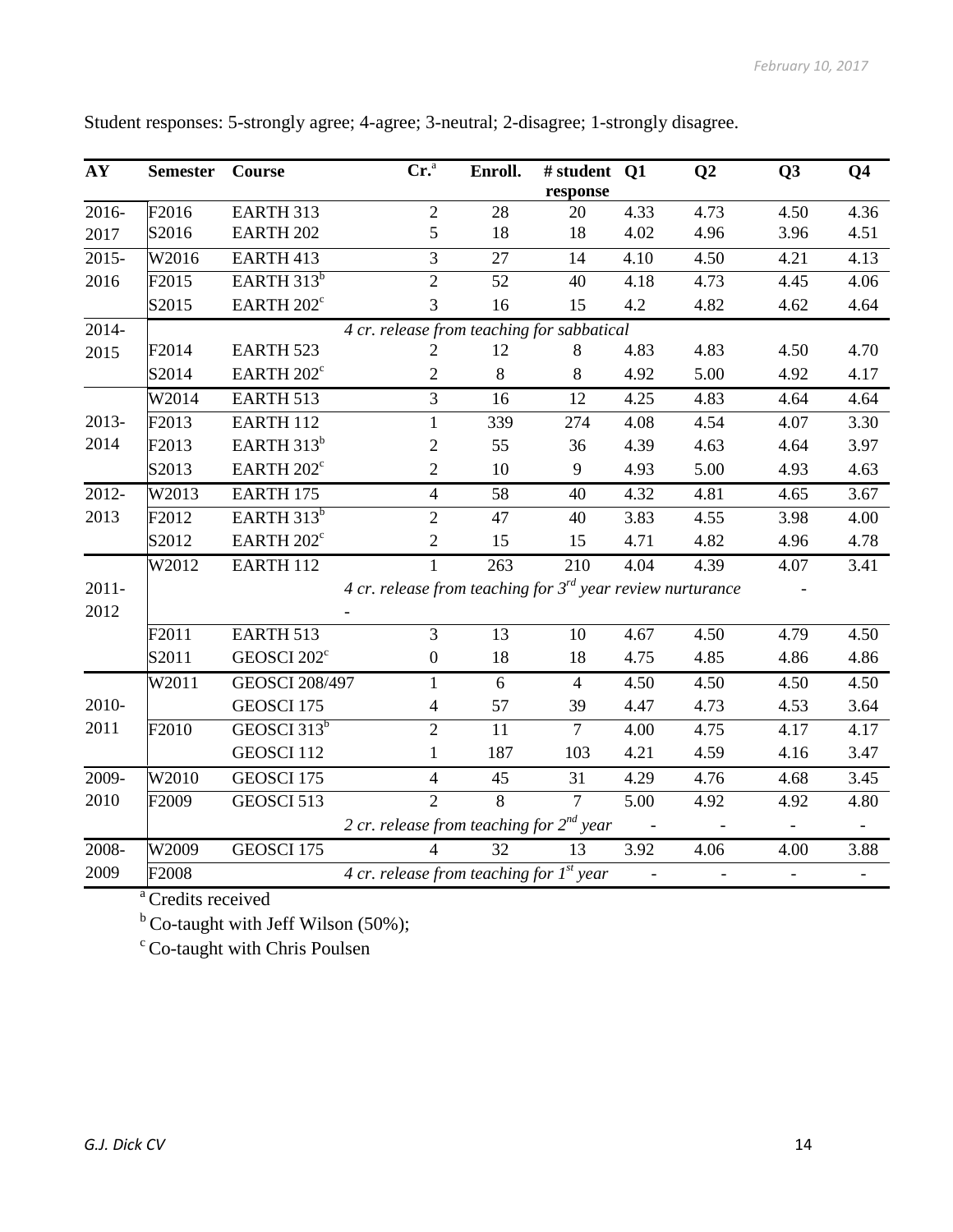## **Students, Postdocs, and Staff Advised and Supervised**

|                         |                 | PhD students, Primary Advisor (Dept. of Earth & Environmental Sciences unless noted) |
|-------------------------|-----------------|--------------------------------------------------------------------------------------|
| <b>Name</b>             | <b>Years</b>    | <b>Current Position &amp; Affiliation</b>                                            |
| 7. Jeseth Delgado       |                 | 2016-present (Co-Chair with Nancy Love, CEE)                                         |
| 6. Derek Smith          |                 | 2015-present (Co-advised with Tim Davis, NOAA-GLERL)                                 |
| 5. Matthew Medina       | $2015$ -present |                                                                                      |
| 4. Sharon Grim          | 2014-present    |                                                                                      |
| 3. Brett Baker          | 2010-2014       | Assistant Prof., University of Texas Austin                                          |
| 2. Alex Voorhies        | 2009-2014       | Postdoc, J. Craig Venter Institute                                                   |
| 1. Karthik Anantharaman | 2009-2014       | Postdoc, University of California Berkeley                                           |

## *MS students, Primary Advisor*

- 5. Jesse Fenno, Earth and Environmental Sciences CUGS (2015-2016)
- 4. Sunit Jain, Bioinformatics Program (no dissertation) (2009 2010)
- 3. Kathryn Iverson, Bioinformatics Program (no dissertation) (2009 Fall 2011).
- 2. Chris Taylor, Bioinformatics Program (no dissertation) (2011).
- 1. Prashanna Balaji Venkatasubramanian, Bioinformatics Program (no dissertation) (2011 2012).

## *Postdoctoral Fellows Hosted*

| Name (% sponsor)         | <b>Years</b>    | <b>Current Position, Affiliation</b>         |
|--------------------------|-----------------|----------------------------------------------|
| 6. Judith Klatt $(50\%)$ | $2015$ -present | Turner Postdoc, University of Michigan       |
| 5. Kevin Meyer $(50\%)$  | $2015$ -present | Postdoc, University of Michigan              |
| 4. Lauren Kinsman (33%)  | 2013            | Research Scientist, Kent State University    |
| 3. Cody Sheik (100%)     | 2011-2015       | Assistant Prof., U. Minnesota-Duluth Postdoc |
| 2. Meng Li (100%)        | 2011-2014       | Assistant Prof., Shenzen University          |
| 1. Daniel Reed (100%)    | 2011-2014       | Postdoc, Washington State University         |

*Undergraduate students, Independent Research Advisor*

- 23. Keith Hildwein (Winter 2017 present)
- 22. Olivia Metcalf (Fall 2016 present)
- 21. Kirk Olsen (Fall 2016 present)
- 20. Kiah Lowe (Winter 2016 Fall 2016)
- 19. Chien Li (Winter 2016 present)
- 18. Megan McConnell (Winter 2016)
- 17. Changrui Li (Fall 2015 Winter 2016)
- 16. Allison Sharrar (Fall 2014 Winter 2015, with Honors Dissertation).
- 15. Danielle Boshers (Fall 2013 Winter 2015, with Honors Dissertation).
- 14. Nicholas Aquilina (Fall 2013 Fall 2015).
- 13. Grace Tsaloff (Fall 2013 2014).
- 12. Chelsea Mervenne; co-advised with Nathan Sheldon (Winter 2013 Winter 2014).
- 11. Kathryn Gallagher; co-advised with Nathan Sheldon (Winter 2013 Summer 2013).
- 10. Matthew Sabuda (Fall 2012 Winter 2013).
- 9. Michael Balke (Fall 2012 Summer 2013).
- 8. Paul Den Uyl (Fall 2012 Summer 2013).
- 7. Issac Anderson (Summer 2012).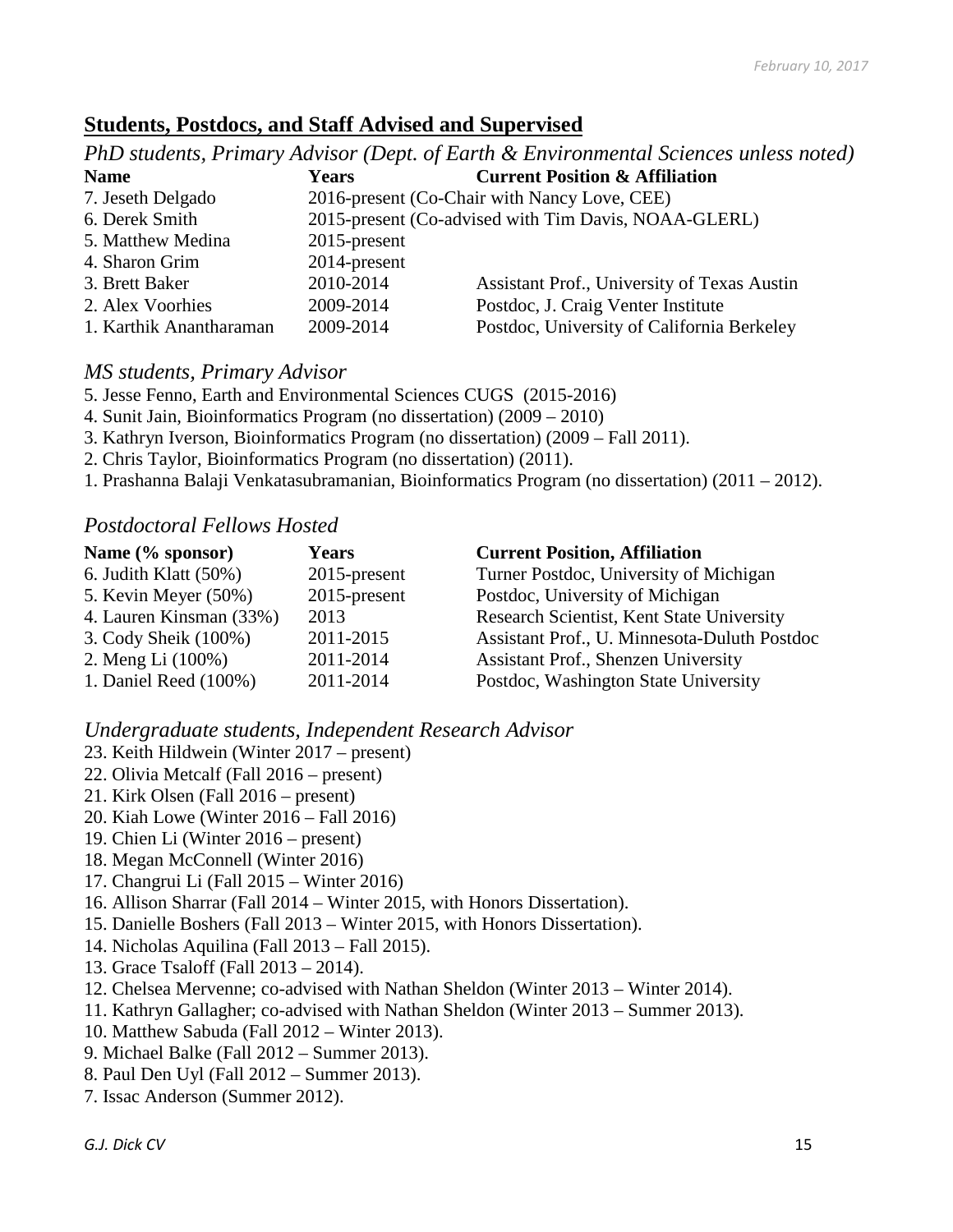- 6. Clayton Wheeler, UROP student (Fall 2011 Winter 2012).
- 5. Eva Kramer (Summer 2011 Summer 2012).
- 4. Michael Lerner, UROP student (Fall 2010 Winter 2012).
- 3. Daniel Marcus (Winter 2010 Winter 2011).
- 2. Bridget Callahan, UROP student (Fall and Winter 2009).
- 1. Adam Essene, Oberlin College (Summer 2009).

#### *PhD Dissertation Committee Member* (24 total since 2008)

| <b>Name</b>                                      | <b>Year of Degree</b> | <b>Current Position &amp; Affiliation</b>     |
|--------------------------------------------------|-----------------------|-----------------------------------------------|
| Department of Earth & Environmental Sciences     |                       |                                               |
| William Bender                                   | in process            |                                               |
| <b>Timothy Gallagher</b>                         | 2016                  |                                               |
| Collin Ward                                      | 2015                  | Postdoc, University of Michigan               |
| Sae Yun Kwon                                     | 2015                  | Postdoc, MIT                                  |
| Patrick Donovan                                  | 2015                  |                                               |
| Meghan King                                      | 2013                  | Postdoc, Central Michigan University          |
| Qiaona Hu                                        | 2011                  | Senior Data Analyst, Exameam                  |
| Devon Renock                                     | 2010                  | Assistant Prof., Dartmouth University         |
| Atmospheric, Oceanic and Space Sciences:         |                       |                                               |
| <b>Yuxing Yun</b>                                | 2012                  | Postdoc, Princeton University                 |
| Biochemistry:                                    |                       |                                               |
| Sam Slocum                                       | in progress           |                                               |
| Civil and Environmental Engineering:             |                       |                                               |
| Nadine Kotlarz                                   | in progress           |                                               |
| Xunchang Fei                                     | 2015                  | Postdoc, University of Michigan               |
| Tara Clancy                                      | 2014                  | Postdoc, Cornell University                   |
| Jeongdae Im                                      | 2011                  | Research Asst. Prof., U. of Massachusetts     |
| Sukhwan Yoon                                     | 2010                  | Asst. Prof., Korea Adv. Inst. of Sci. & Tech. |
| Ecology and Evolutionary Biology:                |                       |                                               |
| Jen-Pan Huang                                    | 2016                  |                                               |
| Tory Hendry                                      | 2012                  | Research Scientist, Cornell University        |
| <b>Byron Smith</b>                               | in progress           |                                               |
| Marian Schmidt                                   | in progress           |                                               |
| Microbiology & Immunology:                       |                       |                                               |
| <b>Matt Jenior</b>                               | in progress           |                                               |
| Alyxandria Schubert                              | 2015                  | Staff Fellow, US Food and Drug Administration |
| Michael Schillaci-Schofield                      | 2015                  | <b>Freelance Science Writer</b>               |
| Joseph Zackuklar                                 | 2014                  | Postdoc, Vanderbilt University Admin.         |
| School of Natural Resources and the Environment: |                       |                                               |
| Elizabeth Entwistle                              | 2016                  |                                               |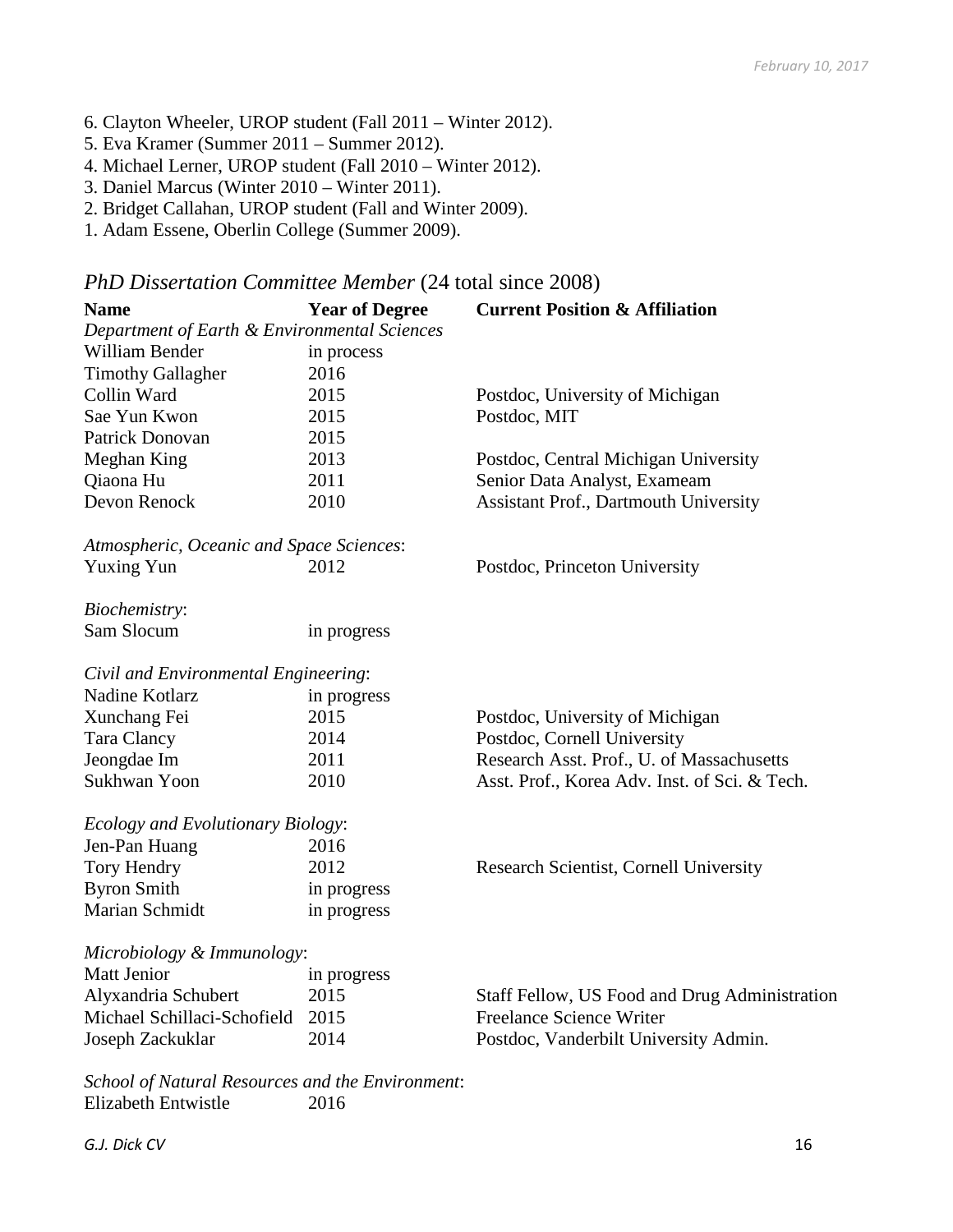| Research Scientists, Staff & Visiting Scholars Mentored/Hosted |  |  |  |  |
|----------------------------------------------------------------|--|--|--|--|
|----------------------------------------------------------------|--|--|--|--|

| <b>Name</b>             | Years     | <b>Current Position &amp; Affiliation</b>    |
|-------------------------|-----------|----------------------------------------------|
| Melissa Duhaime $(0\%)$ | 2012-2016 | <b>Assistant Research Scientist, U-M EEB</b> |
| Sunit Jain $(100\%)$    | 2012-2015 | Bioinformatics Specialist, $2nd$ Genome      |
| Anders Andersson (100%) | 2011      | Assistant Professor, Uppsala University.     |

# **Service**

|              | Proposal Review Panels, Editorial Duties, Professional Societies           |
|--------------|----------------------------------------------------------------------------|
| 2014-present | Editorial Board, Environmental Microbiology                                |
| 2014-present | Subject Editor (Molecular Geomicrobiology), Geobiology.                    |
| 2012-present | Editorial Advisory Board, Geobiology                                       |
| 2014-2015    | Co-Guest Editor (with Greg Druschel), <i>Elements</i> special issue on     |
|              | Geomicrobiology and Microbial Geochemistry (December, 2015).               |
| 2011         | Proposal Review Panel: NSF Geobiology and Low-Temperature Geochemistry     |
| 2011         | Proposal Review Panel: NASA Astrobiology: Exobiology and Evolutionary      |
|              | <b>Biology</b>                                                             |
| 2002-present | Professional society memberships: American Geophysical Union; Geochemical  |
|              | Society; International Society for Microbial Ecology; American Society for |
|              | Microbiology                                                               |

# *University Service*

| $2016$ – present<br>$2014$ – present | Science Council, University of Michigan Water Center (5 hours per semester)<br>Program Advisory Committee, Integrated Training in Epidemiology and<br>Microbiome Science, a \$2.5 million training grant awarded to U-M by the |
|--------------------------------------|--------------------------------------------------------------------------------------------------------------------------------------------------------------------------------------------------------------------------------|
|                                      | Burroughs Wellcome Fund (5 hours per semester).                                                                                                                                                                                |
| $2015 - 2017$                        | Faculty Committee on Environment and Sustainability Programs at the University                                                                                                                                                 |
|                                      | of Michigan (2-10 hours per week).                                                                                                                                                                                             |
| $2014 - 2016$                        | Organizing Committee, Michigan Meeting: "Unseen Partners: Microbes in                                                                                                                                                          |
|                                      | Human and Environmental Health" held May, 2016.                                                                                                                                                                                |
| 2013                                 | Selection Committee for the Dow Sustainability Fellows Program.                                                                                                                                                                |
| 2013                                 | Advisory Committee Member for Arvind Venkataraman T32 Training Fellowship                                                                                                                                                      |
|                                      | from the University of Michigan Multidisciplinary Training Program in Lung                                                                                                                                                     |
|                                      | Disease.                                                                                                                                                                                                                       |
| 2013                                 | Core Team Member and Key Scientific Personnel, Moore and Sloan Foundations                                                                                                                                                     |
|                                      | Data Science Competition and site visit to the University of Michigan.                                                                                                                                                         |
| 2012                                 | <b>PitE GSI Selection Committee.</b>                                                                                                                                                                                           |

*Department Service (Dept. of Earth & Environmental Sciences unless otherwise noted)*

| $2016$ -present<br>$2015$ -present | Associate Chair for Curriculum and Undergraduate Studies<br>Department liaison for M-Sci |
|------------------------------------|------------------------------------------------------------------------------------------|
| 2014-present                       | Mentor for Assistant Research Scientist, Assitant Professor Melissa Duhaime              |
| $2012$ -present                    | (EEB)<br>Graduate student application review, Department of Ecology and Evolutionary     |
|                                    | Biology (6-9 applications per year)                                                      |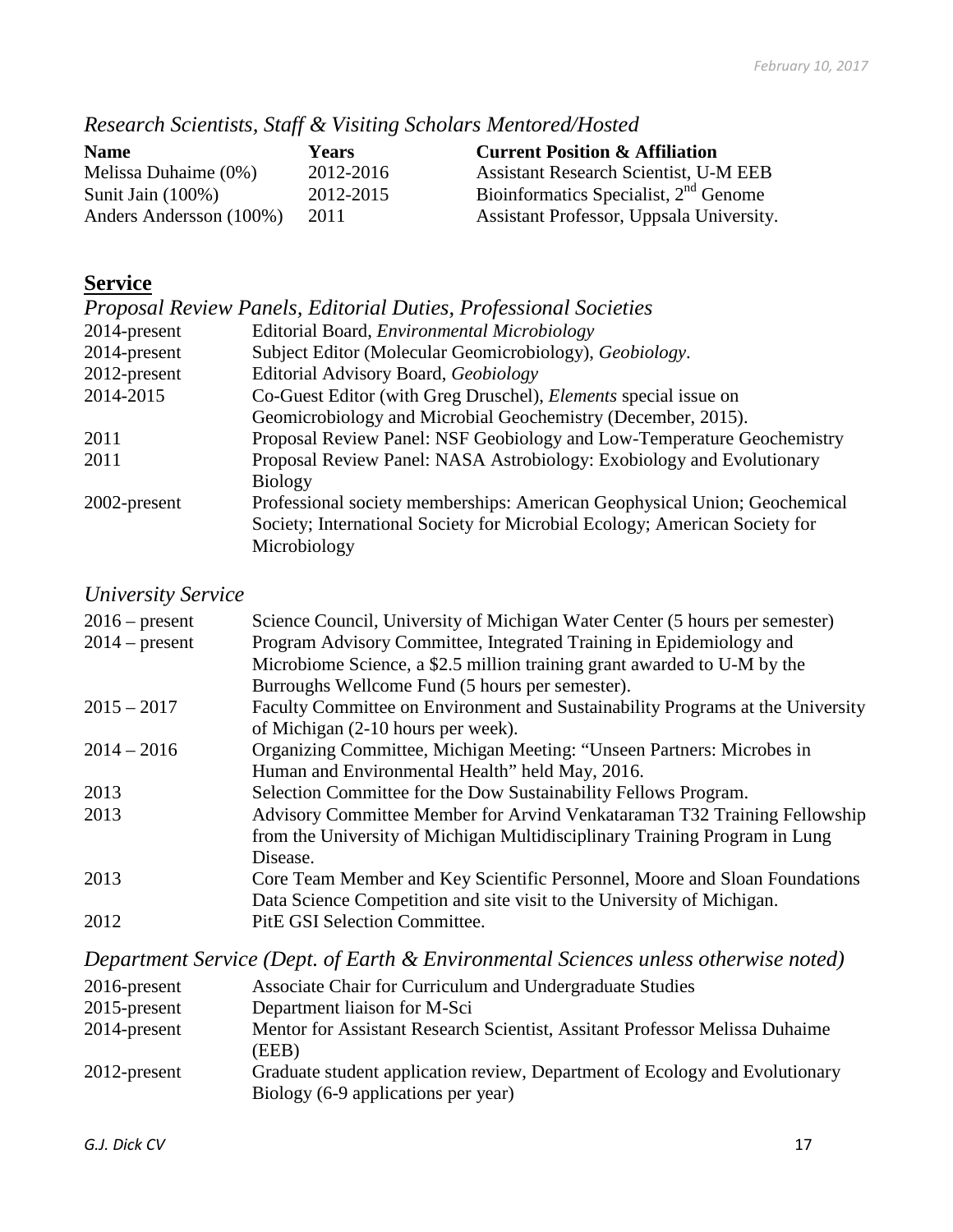| 2016         | Chair, Search Committee for Faculty Search in Geobiology and Biological          |
|--------------|----------------------------------------------------------------------------------|
|              | Oceanography                                                                     |
| 2015-2016    | <b>Executive Committee Member</b>                                                |
| 2015-2016    | <b>Student Awards Committee</b>                                                  |
| 2014         | Tenure Committee for Brian Arbic                                                 |
| 2012-2013    | Search Committee for faculty position in aqueous/low-temperature geochemistry    |
| 2010-present | Department Outreach Coordinator                                                  |
| 2009-present | Faculty Sponsor and Developer of EARTH 494, Experiential Learning                |
| 2009-present | <b>Faculty Advisor, Geoclub</b>                                                  |
| 2009-present | Guest lectures: EARTH 325, Env. Geochemistry (2), EARTH 315, Earth               |
|              | Materials (3); EARTH 346, Plate Tectonics; EEB 401, Microbial Ecology            |
| 2012         | <b>Turner Awards Committee</b>                                                   |
| 2010         | Search Committee for faculty position in microbial ecology (Department of        |
|              | Ecology and Evolutionary Biology)                                                |
| 2010         | Collaborator, proposal to NSF Opportunities for Enhancing Diversity in the Earth |
|              | <b>Sciences</b>                                                                  |
| 2009-2010    | <b>Student Awards Committee</b>                                                  |
| 2008-2010    | Graduate Program & Admissions Committee                                          |
| 2009         | Alumni Board talk                                                                |
| 2008         | Graduate student recruiting: seminars to undergraduates at Carleton College,     |
|              | Macalester College, and the University of Minnesota, Twin Cities                 |

# *Community Service/Outreach*

| 2014         | Moderator, University of Michigan Water Center Workshop                       |
|--------------|-------------------------------------------------------------------------------|
| 2012-present | Faculty advisor and lecturer, Earth Camp                                      |
| 2012         | Lead for screening and discussion of Switch energy documentary to Earth Camp  |
|              | M-STEM, and MITE programs (~150 high school students).                        |
| 2012         | Lecture to IDEA Institute Banquet                                             |
| 2011         | Lecture to IDEA Institute Programs Reunion (students & parents).              |
| 2010-2011    | <b>IDEA</b> Institute Advisory Board.                                         |
| 2010-2011    | Director and lecturer, IDEA Institute Summer Geoscience Camp.                 |
| 2010-2011    | Lectures and lab tours to Great Lakes Summer Fellows Program.                 |
| 2010         | Lecture to IDEA Institute Summer Chemistry Camp.                              |
| 2008         | Roundtable leader, 2008 Microbial Ecology Symposium, a campus-wide initiative |
|              | hosted at the School of Public Health.                                        |
| 2006         | Instructor and Curriculum Developer, Birch Aquarium at Scripps Summer Camp    |
| 2005         | Instructor, The Ocean Institute, Dana Point, CA. Ridge2000 SEAS ("Student"    |
|              | Experiments at Sea"), Teacher Workshop on Deep-Sea Hydrothermal Vents         |
| 2003-2005    | Laboratory mentor, one high school teacher, four high school students, one    |
|              | undergraduate student.                                                        |

# *Other Professional Service*

| 2016-2017 | Organizer of International Geobiology Society Meeting, Banff Canada      |
|-----------|--------------------------------------------------------------------------|
| 2016      | Theme Team Member, Goldschmidt 2017.                                     |
| 2015      | Organizer of workshop, "Omic Approaches for Freshwater Science", Bowling |
|           | Green State University, April 2015.                                      |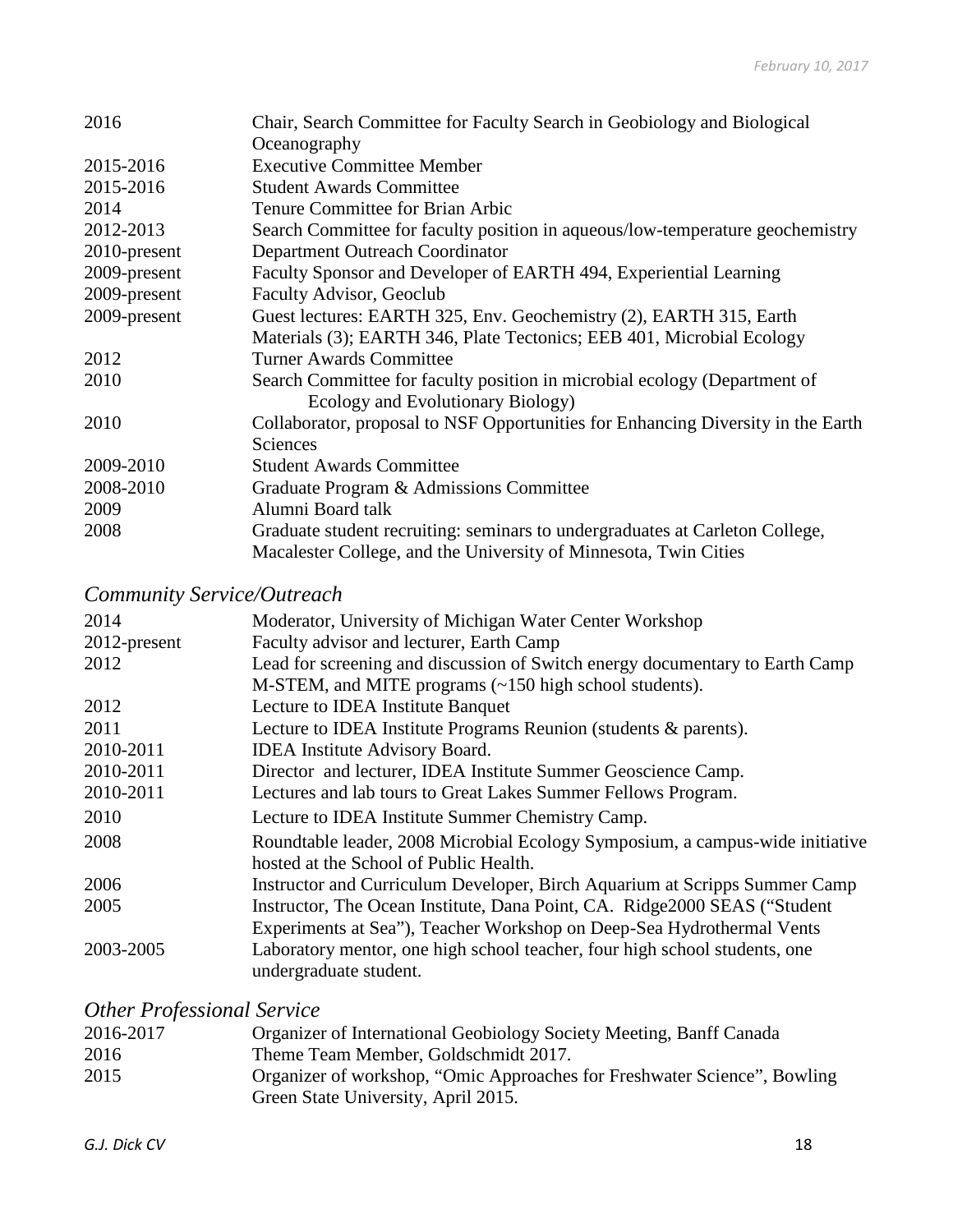| 2014            | Steering Committee Member, EarthCube RCN                                                                                                                                                                                                                                                                                                                                                                                                                                                                                                                                                                                                                                                                                                                                                                                                                                                                                                                                                                       |
|-----------------|----------------------------------------------------------------------------------------------------------------------------------------------------------------------------------------------------------------------------------------------------------------------------------------------------------------------------------------------------------------------------------------------------------------------------------------------------------------------------------------------------------------------------------------------------------------------------------------------------------------------------------------------------------------------------------------------------------------------------------------------------------------------------------------------------------------------------------------------------------------------------------------------------------------------------------------------------------------------------------------------------------------|
| 2013            | Proposal co-author and workshop co-coordinator, NSF workshop on<br>"Geomicrobiology and Microbial Geochemistry" (October 10-12, 2013, Chicago,                                                                                                                                                                                                                                                                                                                                                                                                                                                                                                                                                                                                                                                                                                                                                                                                                                                                 |
|                 | $IL$ ).                                                                                                                                                                                                                                                                                                                                                                                                                                                                                                                                                                                                                                                                                                                                                                                                                                                                                                                                                                                                        |
| $2013$ -present | Advisory Board Member, NSF Chemical Oceanography Biogeochemistry of the                                                                                                                                                                                                                                                                                                                                                                                                                                                                                                                                                                                                                                                                                                                                                                                                                                                                                                                                        |
|                 | Great Lakes initiatve.                                                                                                                                                                                                                                                                                                                                                                                                                                                                                                                                                                                                                                                                                                                                                                                                                                                                                                                                                                                         |
| 2012-2013       | Member, Theme Team, Goldschmidt 2013, Theme 17, Biogeochemistry:<br>Activities, mechanisms, and cycles.                                                                                                                                                                                                                                                                                                                                                                                                                                                                                                                                                                                                                                                                                                                                                                                                                                                                                                        |
| 2007-present    | Ad hoc reviewer:                                                                                                                                                                                                                                                                                                                                                                                                                                                                                                                                                                                                                                                                                                                                                                                                                                                                                                                                                                                               |
|                 | <u>Funding agencies</u> ( $\sim$ 6 proposals per year): NSF (Geobiology & Low<br>Temperature Geochemistry, Biological Oceanography, Marine Geology and<br>Geophysics, Antarctic Organisms and Ecosystems, Center for Dark Energy<br>Biosphere Investigations Postdoctoral Fellowship Program); NASA<br>(Exobiology and Evolutionary Biology); Gordon and Betty Moore Foundation<br>(Marine Microbiology Initiative); Schmidt Ocean Institute; American<br>Philosophical Society; CCMB Pilot Program (University of Michigan Medical<br>School); Marine Science & Technology Foundation, Canada Research Chairs<br>Program (2013-2014)<br>Journals (~12 papers per year): Science, Applied and Environmental<br>$\bullet$<br>Microbiology, Geobiology, Molecular Systems Biology, Limnology and<br>Oceanography, ISME Journal, PNAS, FEMS Microbiology Ecology,<br>Population Ecology, Geochimica et Cosmochimica Acta, Biogeosciences, G-<br>cubed, Journal of the Royal Society Interface, Freshwater Biology |
| 2010-2013       | Workshop participant:                                                                                                                                                                                                                                                                                                                                                                                                                                                                                                                                                                                                                                                                                                                                                                                                                                                                                                                                                                                          |
|                 | "Grand Challenges for the Great Lakes" (Michigan State University, 2014);                                                                                                                                                                                                                                                                                                                                                                                                                                                                                                                                                                                                                                                                                                                                                                                                                                                                                                                                      |
|                 | "EarthCube: Ocean Omics" (NSF, 2013);                                                                                                                                                                                                                                                                                                                                                                                                                                                                                                                                                                                                                                                                                                                                                                                                                                                                                                                                                                          |
|                 | "Biogeochemistry of the Great Lakes" (NSF, 2013);                                                                                                                                                                                                                                                                                                                                                                                                                                                                                                                                                                                                                                                                                                                                                                                                                                                                                                                                                              |
|                 | "Merging Complex -omic Data and Computational Ecosystem Models"                                                                                                                                                                                                                                                                                                                                                                                                                                                                                                                                                                                                                                                                                                                                                                                                                                                                                                                                                |
|                 | (Gordon and Betty Moore Foundation, 2013);                                                                                                                                                                                                                                                                                                                                                                                                                                                                                                                                                                                                                                                                                                                                                                                                                                                                                                                                                                     |
|                 | "Future Directions in Geobiology and Low-Temperature Geochemistry"                                                                                                                                                                                                                                                                                                                                                                                                                                                                                                                                                                                                                                                                                                                                                                                                                                                                                                                                             |
|                 | (NSF, 2010).                                                                                                                                                                                                                                                                                                                                                                                                                                                                                                                                                                                                                                                                                                                                                                                                                                                                                                                                                                                                   |
| 2014            | Co-convener, "Geo-omics" session at Goldschmidt 2015, Prague.                                                                                                                                                                                                                                                                                                                                                                                                                                                                                                                                                                                                                                                                                                                                                                                                                                                                                                                                                  |
| 2010            | Co-convener, "Geomicrobiology of Mid-Ocean Ridge Systems: Connections<br>Among Subseafloor, Plume, and Low-Temperature Alteration Environments"<br>session at Goldschmidt 2010, Knoxville, TN.                                                                                                                                                                                                                                                                                                                                                                                                                                                                                                                                                                                                                                                                                                                                                                                                                 |
| 2009            | Convener, "The genomics of geochemistry" session at Goldschmidt 2009, Davos,<br>Switzerland.                                                                                                                                                                                                                                                                                                                                                                                                                                                                                                                                                                                                                                                                                                                                                                                                                                                                                                                   |
| 2005            | Co-convener, NASA Astrobiology Graduate Conference, La Jolla, CA.                                                                                                                                                                                                                                                                                                                                                                                                                                                                                                                                                                                                                                                                                                                                                                                                                                                                                                                                              |